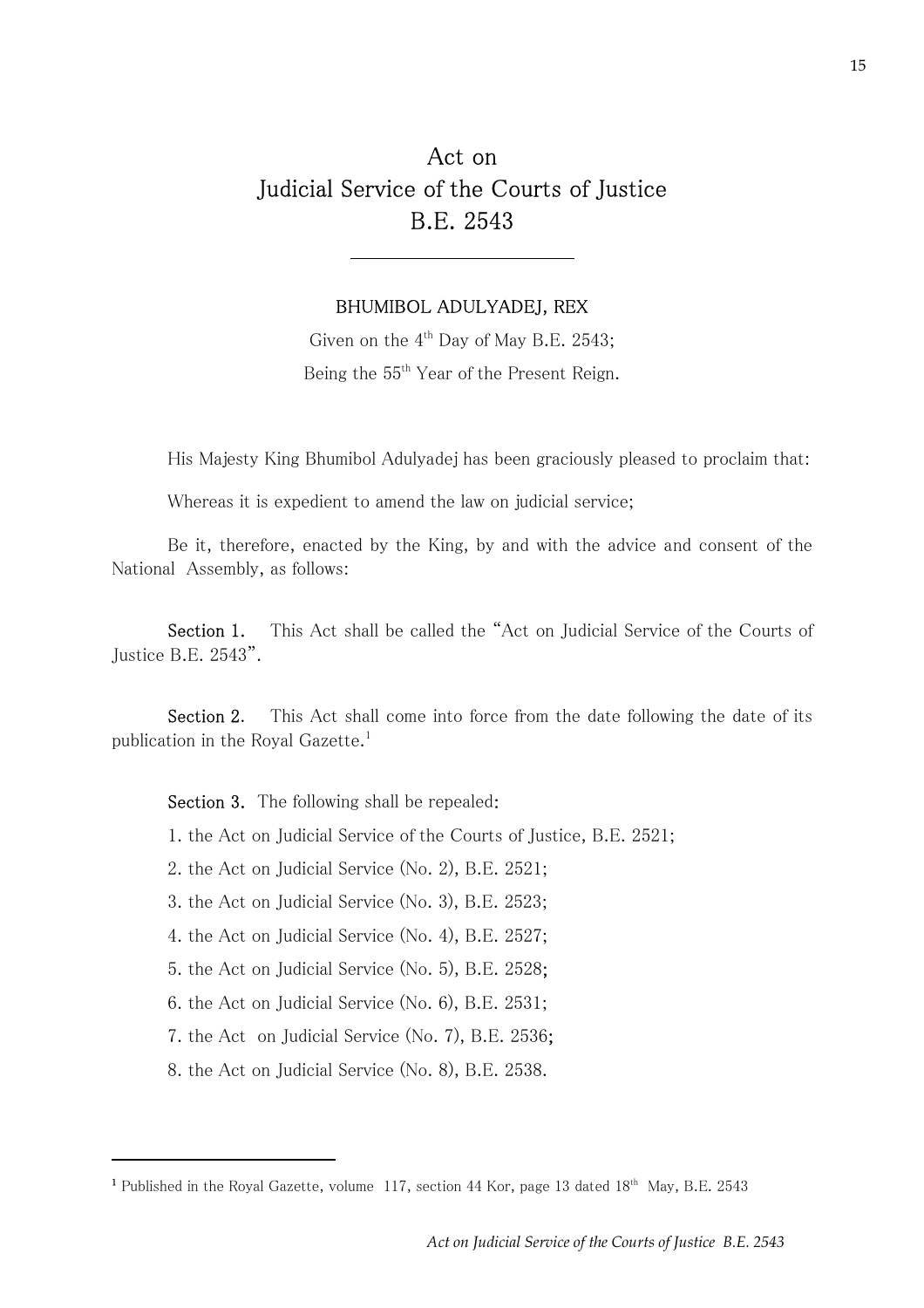Section 4. In this Act,

"Judiciary Officer of the Court of Justice" means an official working for the judicial service whose salary is paid from the budget under salary section of the Courts of Justice or the Office of the Judiciary.

"Secretary-General of the Office of the Judiciary" means Secretary-General of the Office of the Judiciary under the law on judicial administration of the Courts of Justice.

"The Judicial Administration Commission" means the Judicial Administration Commission under the law on judicial administration of the Courts of Justice.

"JC" means the Judicial Commission.

Section 5. The President of the Supreme Court shall be in charge of this Act.

The President of the Supreme Court with the approval of the Judicial Administration Commission shall have the power to issue regulations for the implementation under this Act.

Such regulations shall be enforceable after its publication in the Royal Gazette.

## Chapter 1

### General Provisions

Section 6. The judiciary officers of the Courts of Justice are:

(1) judges are officials who have power and duty to try and adjudicate cases including judge-trainees and judicial officers appointed to other positions under Section 11 paragraph two;

(2) **Datoh Yutithum**<sup>2</sup> are appointed officials who have power and duty to give ruling on Islamic law;

<sup>&</sup>lt;sup>2</sup> The word *"Datoh Yutithum*" was translated as *"Kadi"* in the English Name Lists of Organizations and Offices of Judges and Officials of the Courts of Justice, published by the Office of the Judiciary. According to the Act on the Application of Islamic Law in the Territorial Jurisdiction of Pattani, Naratiwat, Yala and Satun Provinces, B.E. 2489, the Islamic Law on Family and Succession except the provisions on prescription in respect of succession shall apply instead of the Civil and Commercial Code in giving a judgment in civil cases concerning family and succession of Muslims. In such case, career judges and a **Kadi** who is an expert in Islam will sit on the bench together to adjudicate the case to comply with the principle of Islam. – Clarification added by the editor.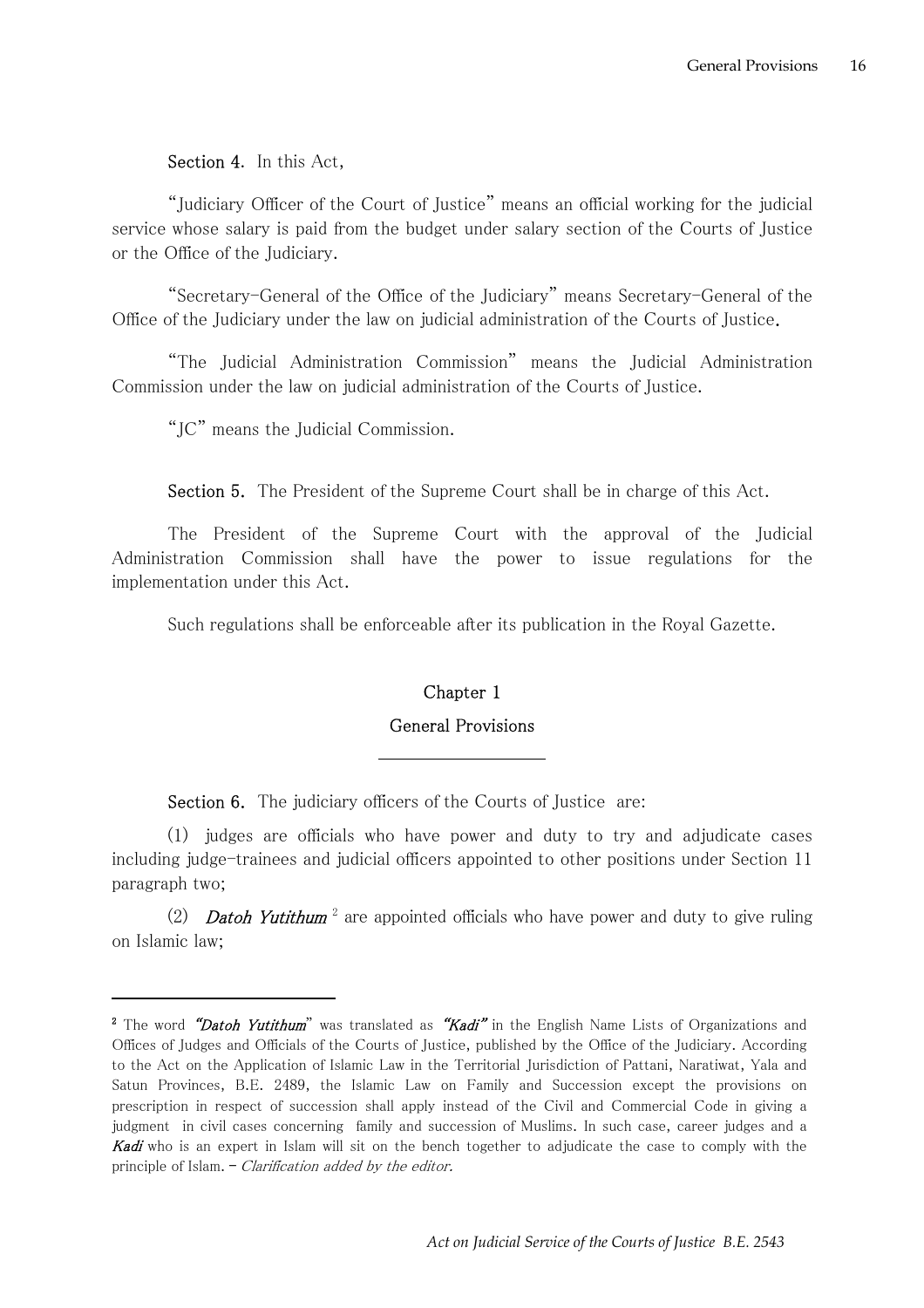(3) judicial service officers are officials who have power and duty in court administration and are instated and appointed as *officials* under the law on judicial administration of the Courts of Justice.

Section 7. Rates of salaries and professional allowance of judges and *Datoh* Yutithum shall be in accordance with the *Scales annexed to this Act*.

Section 8. Subject to Section 14, Section 24, Section 31 and Section 52, the transfer of a non-political officer or a civil service officer under the probationary period or the transfer of an officer of the local governmental organization to become a judge or a **Datoh Yutithum** is permissible upon his or her consent and by the agreement between the Office of the Judiciary and the original agency.

For the benefit of counting the official duration, a number of official service or working time of the transferee in paragraph one while being a civil service officer or an officer of the local governmental organization will be deemed as the official duration of a judge or a **Datoh Yutithum** under this Act, whether or not the transfer takes place before or after this Act comes into force.

Section 9. Gratuity and pensions of the judge or the *Datoh Yutithum* shall be provided in accordance with the law on the subject matter.

Any judiciary officer of the Courts of Justice who is dead or disabled due to the official performance and has to leave the service because of the disability under Section 35, JC or the Commission for Judicial Service under the law on judicial administration of the Courts of Justice may promote or increase salary for such person as a special case for the benefit of gratuity and pension calculation.

Section 10. The Secretary-General of the Office of the Judiciary shall request a royal decoration for a judiciary officer of the Courts of Justice and a lay judge in accordance with the law and regulation on the subject matter.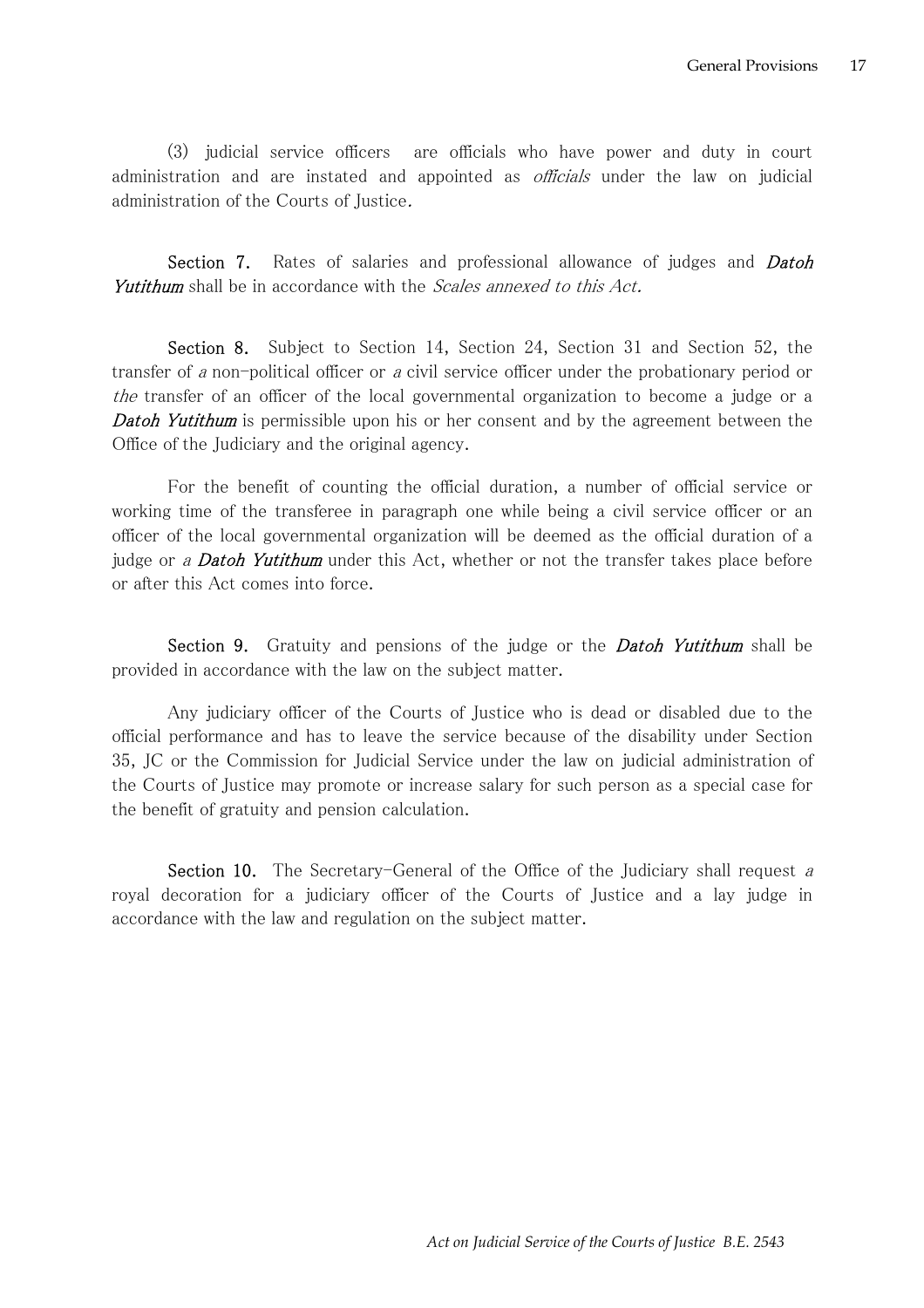## Chapter 2

#### Judges

# Part 1 Instatement, Appointment and Promotion

Section 11. The followings are offices of judges : the President of the Supreme Court, Vice-Presidents of the Supreme Court, Presiding Justices of the Supreme Court, Justices of the Supreme Court, the President of the Court of Appeal, presidents of regional courts of appeal, the Vice-President of the Court of Appeal, vice-presidents of regional courts of appeal, Presiding Justices of the Court of Appeal, presiding justices of regional courts of appeal, Justices of the Court of Appeal, justices of regional courts of appeal, chief judges of courts of first instance, chief judges of regions, deputy chief judges of courts of first instance, chief judges, presiding judges of courts of first instance, judges of courts of first instance, junior judges and judge-trainees.

JC may designate other judicial offices than those under paragraph one in an announcement. Such offices shall be compared with the offices under paragraph one in the announcement as well.

The announcement of JC in paragraph two, after its publication in the Royal Gazette, shall be enforceable.

Section 12. In addition to the judicial offices under Section 11, there shall be an office of senior judge to try and adjudicate cases in courts of first instance.

Instatement, appointment, vacating from office, salary and professional allowance scales and entitlement to salaries and professional allowance of senior judges shall be in accordance with the law on the subject matter.

Section 13. A judge shall receive salary according to the appointed office as follows:

(1) in the Supreme Court,

(a) the President of the Supreme Court shall receive Level 5 salary;

 (b) Vice-Presidents of the Supreme Court, Presiding Justices of the Supreme Court and Justices of the Supreme Court shall receive Level 4 salary;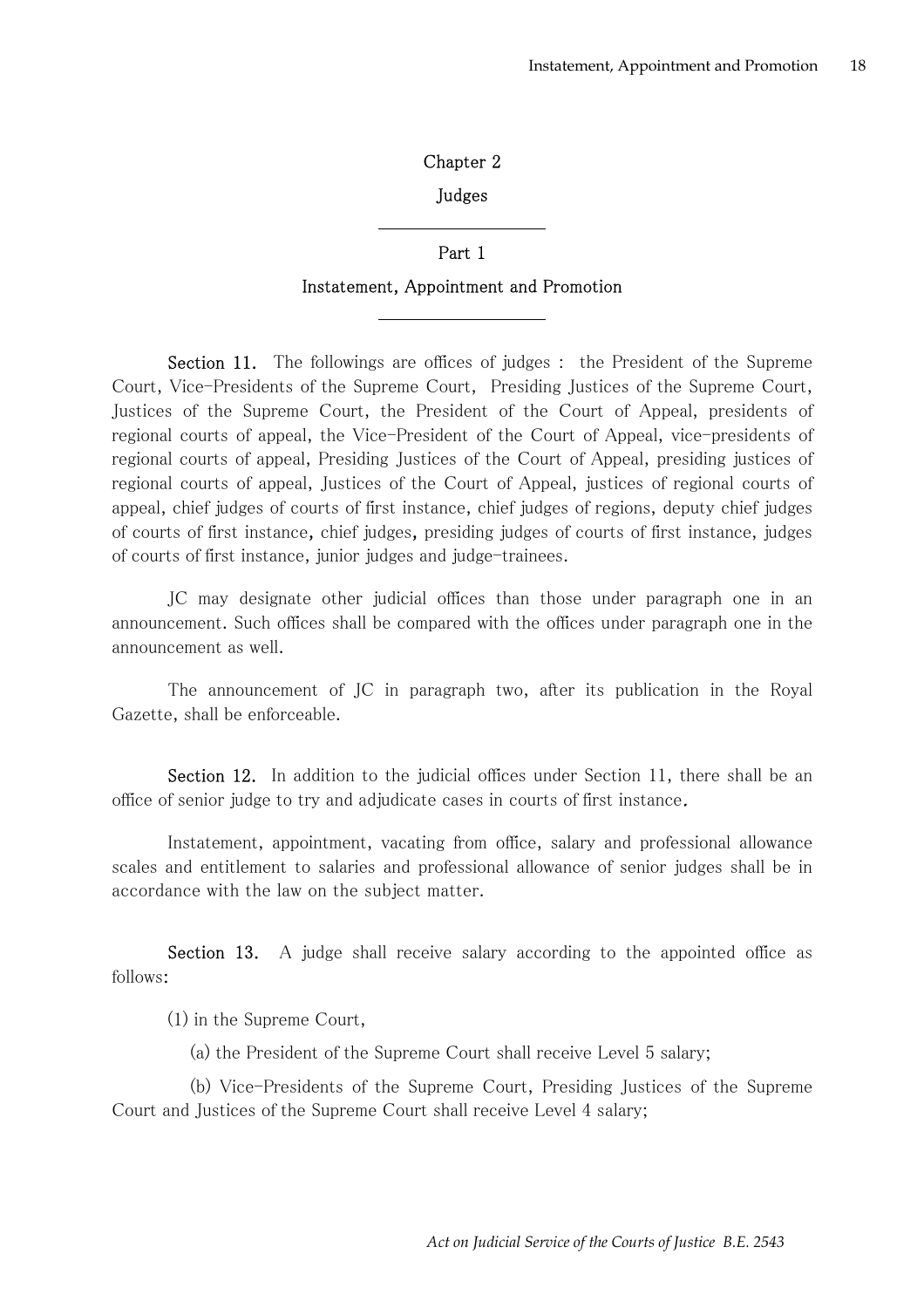(2) in courts of appeal,

 (a) the President of the Court of Appeal and presidents of regional courts of appeal shall receive Level 4 salary;

 (b) the Vice-President of the Court of Appeal, vice-presidents of regional courts of appeal, Presiding Justices of the Court of Appeal, presiding justices of regional courts of appeal, Justices of the Court of Appeal and justices of regional courts of appeal shall receive Level 3-4 salary;

(3) in courts of first instance,

 (a) chief judges of courts of first instance, chief judges of regions, deputy chief judges of courts of first instance, chief judges and presiding judges of courts of first instance shall receive Level 3 salary;

(b) judges of courts of first instance shall receive Level  $2 - 3$  salary starting from the lowest scale of Level 2 salary;

 (c) junior judges shall receive Level 1 salary starting from the lowest scale of Level 1 salary;

(4) judge-trainees shall receive salary of judge-trainee office starting from the lowest scale salary of the judge-trainee office.

A judge shall receive professional allowance for the appointed office starting from the appointed date.

Any judge holding the other judicial office under Section 11, paragraph two, as comparable to any judicial office, shall receive salary and professional allowance accordingly.

Section 14. The instatement and appointment of a judge as a judge-trainee shall be ordered by the President of the Supreme Court through an examination, a test of knowledge or a special selection as provided in Part 2 of this Chapter.

Section 15. A judge-trainee may be appointed as a junior judge after having been trained by the Office of the Judiciary for a certain period determined by the President of the Supreme Court with an approval of JC. The training period shall not be less than one year. The training result shall meet standards of the Judicial Administration Commission which indicates that he or she is honest, competent, responsible and well-behaved so that he or she is suitable to become a judge. Evaluation of the training shall be carried out according to the rules and procedures stipulated by the Judicial Administration Commission.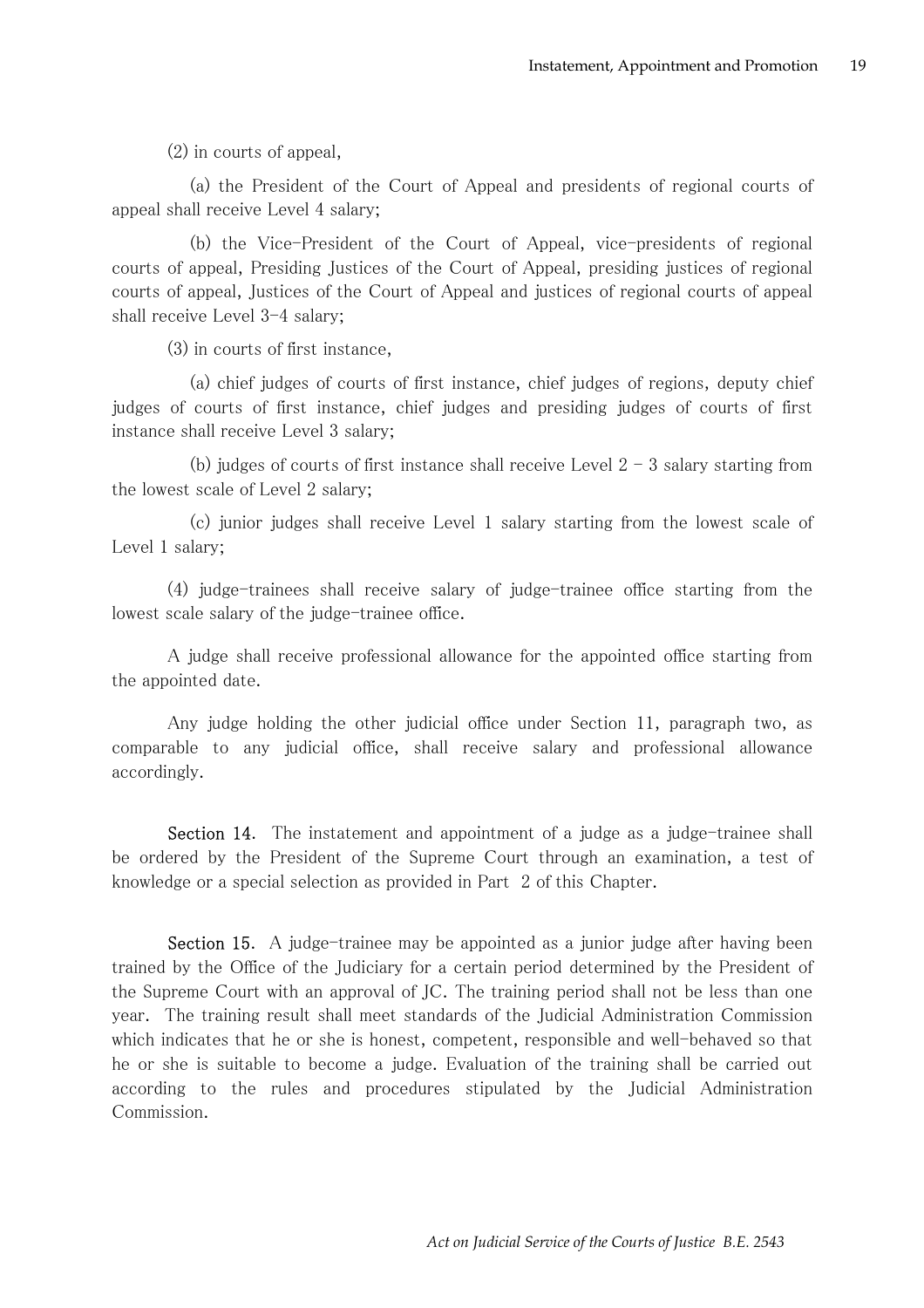During the training under paragraph one, any judge-trainee is no longer suitable to be a judge, or any judge-trainee has been a judge-trainee for more period than prescribed in paragraph one up to one year and training result does not meet the standards of the Judicial Administration Commission the President of the Supreme Court, by the approval of JC shall have power to discharge him or her from the judicial service or transfer him or her to be a judicial service officer.

Section 16. After JC approves the appointment of a junior judge, he or she shall, prior to taking the office, make a solemn declaration before the King.

When it appears that any junior judge is no longer suitable to remain in the office, and the suggestion of the Judicial Administration Commission is approved by JC, the President of the Supreme Court, shall have power to discharge that person from the judicial service or have him or her transferred to be a judicial service officer.

Rules and procedures for evaluation of suitability under paragraph two shall be stipulated by the Judicial Administration Commission.

Section 17. The appointment of a person as a judge whose position is not a judge-trainee, transference and promotion of a judge as well as suspension and increase of salary and professional allowance shall be approved by JC.

A judge in a court of first instance shall be nominated and appointed from a junior judge being in office for not less than three years.

The appointment of a senior judge under Section 12 to other positions shall be prohibited.

The approval of JC under paragraph one shall take into consideration that person's knowledge, competence, accountability and judicial service record, as well as the opinion of the Sub-Judicial Commission on the said matters under Section 47, paragraph two.

Section 18. The transfer and appointment of a judge under Section 17 is permissible only with his or her consent unless it is an annual transfer, appointment, promotion to a higher position or he or she is subject to a disciplinary action or becomes a defendant in a criminal case, according to the regulations of JC as published in the Royal Gazette.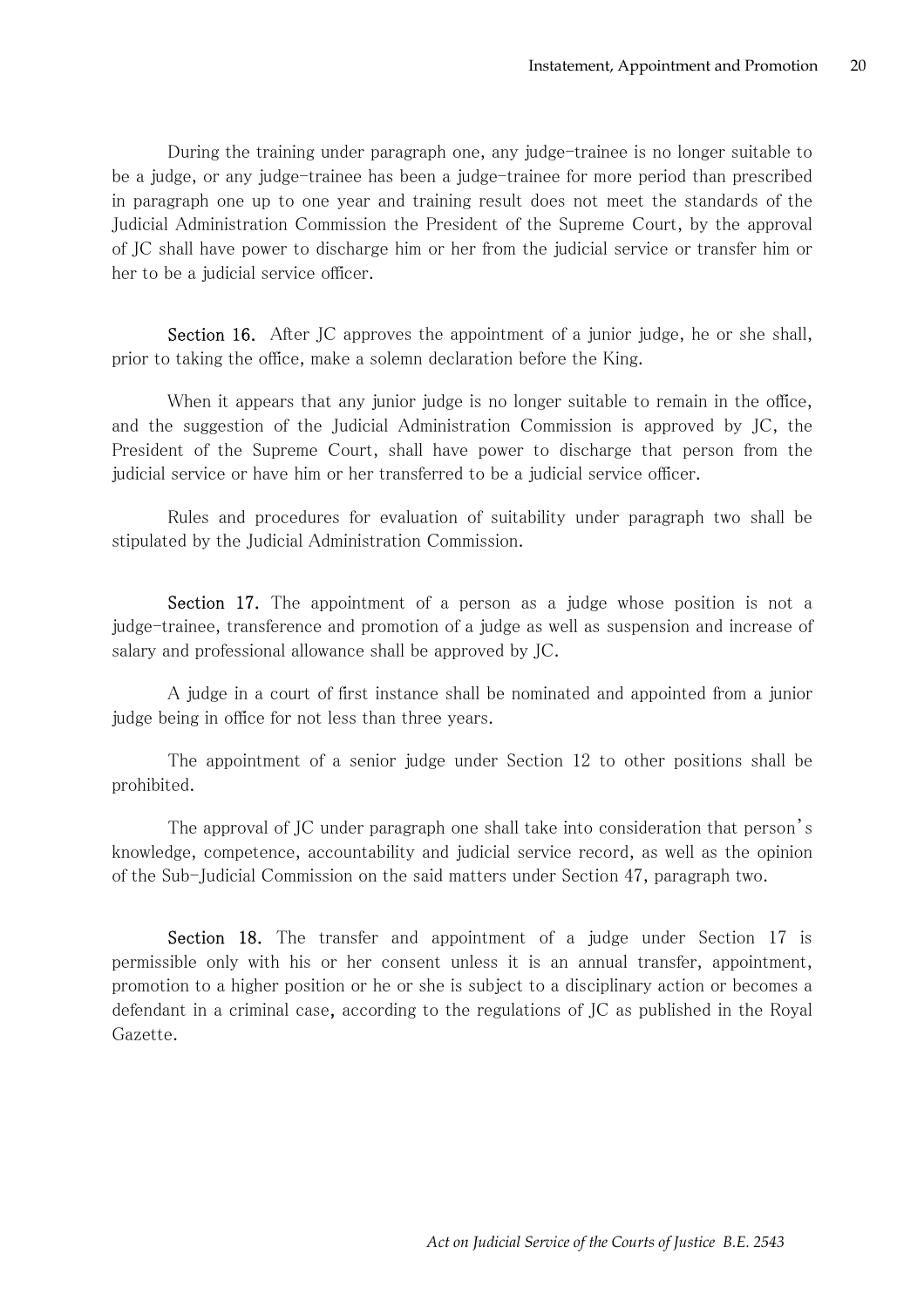Section 19. Upon the approval of JC, the appointment, transfer and promotion of a judge under Section 17, shall be submitted to the King for the Royal Command of Appointment.

Section 20. A judge holding any of the following offices shall have salary and professional allowance as stated in the List of Salaries and Professional Allowance of Judges attached hereto within the following duration:

(1) the Vice-President of the Court of Appeal, vice-presidents of regional courts of appeal, Presiding Justices of the Court of Appeal, presiding justices of regional courts of appeal, Justices of the Court of Appeal and justices of regional courts of appeal, after being in Level 3 for seven years, shall have salary and professional allowance elevated to Level 4;

(2) judges of courts of first instance, after being in Level 2 for five years, shall have salary and professional allowance elevated to the lowest scale of Level 3, and after being at the lowest scale of Level 3 for three years, shall be eligible to be promoted to the highest scale of Level 3 salary and professional allowance.

Judges holding the offices otherwise named equivalent to any offices in (1) or (2), shall have salary and professional allowance elevated to such offices.

Salaries of judges under Section 13 (3) (b) and (c) and (4) shall be increased one step each year, unless any judges have already received salaries at the highest scale of the offices where there shall be no further review to raise annual salary.

Section 21. In case of necessity and for the benefit of the judicial service, the President of the Supreme Court shall have power to order any judge to work temporarily in the office not lower than the present office for not more than six months. If such period exceeds six months, the President of the Supreme Court shall seek prior approval from JC.

The order under paragraph one shall be subject to the consent of such judge.

A senior judge under Section 12 shall not be ordered to work temporarily in other offices under paragraph one.

Section 22. For the benefit of the judicial service, any judge appointed to a new office shall work in his or her former office until taking up the new office but shall not exceed one month from the date the Royal Command of Appointment is received. However, in case of necessity, he or she may work in former office for a period designated by JC.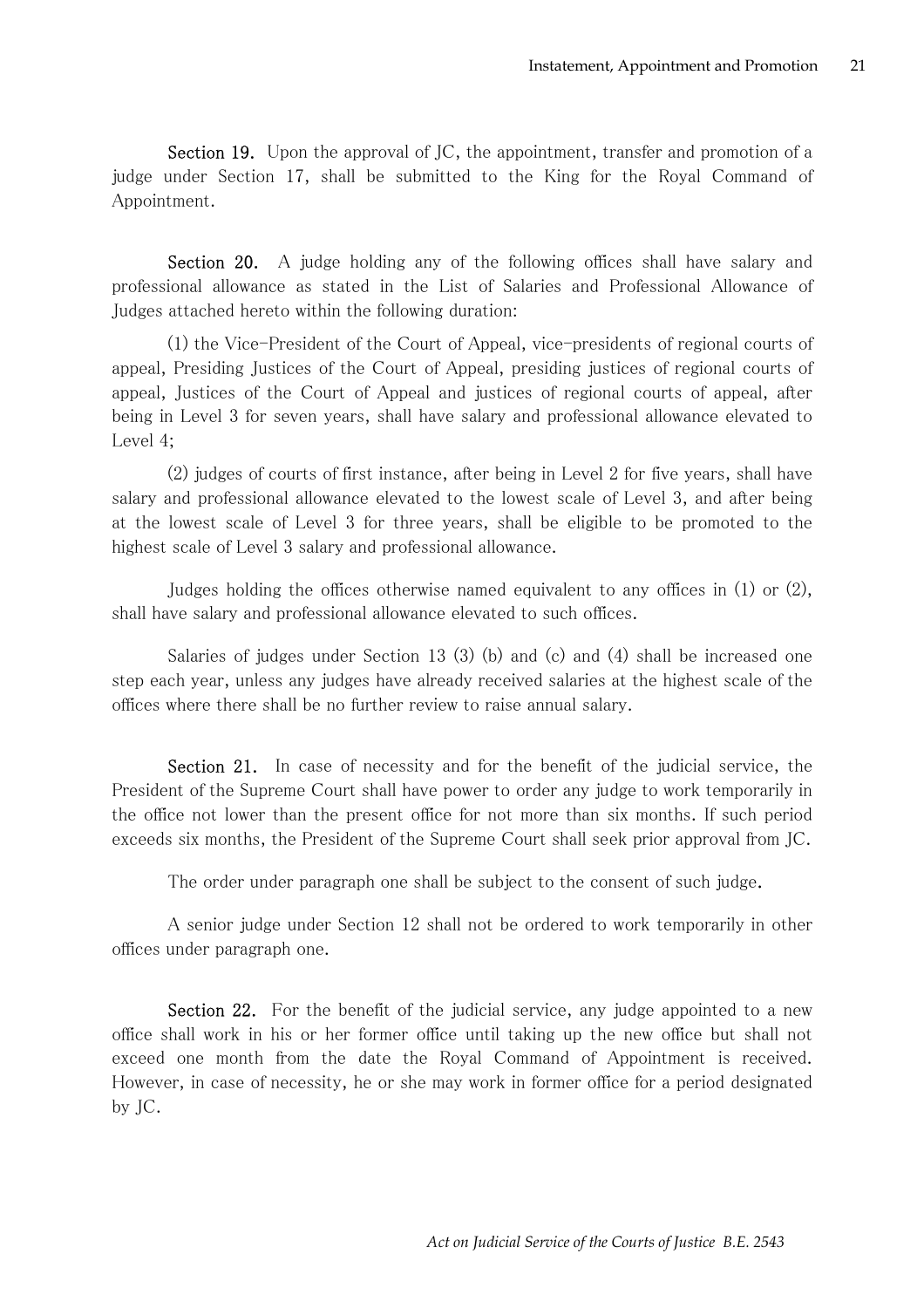Section 23. The President of the Supreme Court may order the transfer of a judge to be a civil service officer, a judicial service officer or any other officer when having his or her consent and the approval of JC.

Section 24. When a judge, leaving from office without fault or disgrace in the judicial service, or transferred to be a civil service officer or other officer, submits his or her petition to return or to be transferred back to the judicial office with a salary not higher than the one he or she received when leaving the judicial office, and he or she is duly qualified and does not possess any prohibition as prescribed in Section 26, the President of the Supreme Court, with the approval of JC, may order the reinstatement and report to the King for the Royal Command of Appointment.

The provision in paragraph one shall be also applicable to a judge leaving the judicial office and being transferred to be a judicial service officer and submitting the petition to be transferred back to be a judge. However a judge who was transferred to be the Secretary-General of the Office of the Judiciary, may request to be transferred back as a judge holding the office having the same seniority as before and receiving the same salary and professional allowance as judges of the equal seniority as he or she while being a judge.

Section 25. Any judge, entering the military service according to the law on military service, who leaves the military without any disgrace and intends to return to the judicial service as a judge with the same salary as he or she received while leaving to serve in the military, may submit his or her petition within one hundred and eighty days after leaving from the military service. In such case, the President of the Supreme Court may order an appointment upon the approval of JC and report to the King for the Royal Command of Appointment.

#### Part 2

#### Examination, Knowledge Test and Special Selection

Section 26. Any applicant for an examination, a knowledge test or a special selection to be a judge-trainee must possess the following qualifications and without any prohibitions:

(1) being of Thai nationality by birth;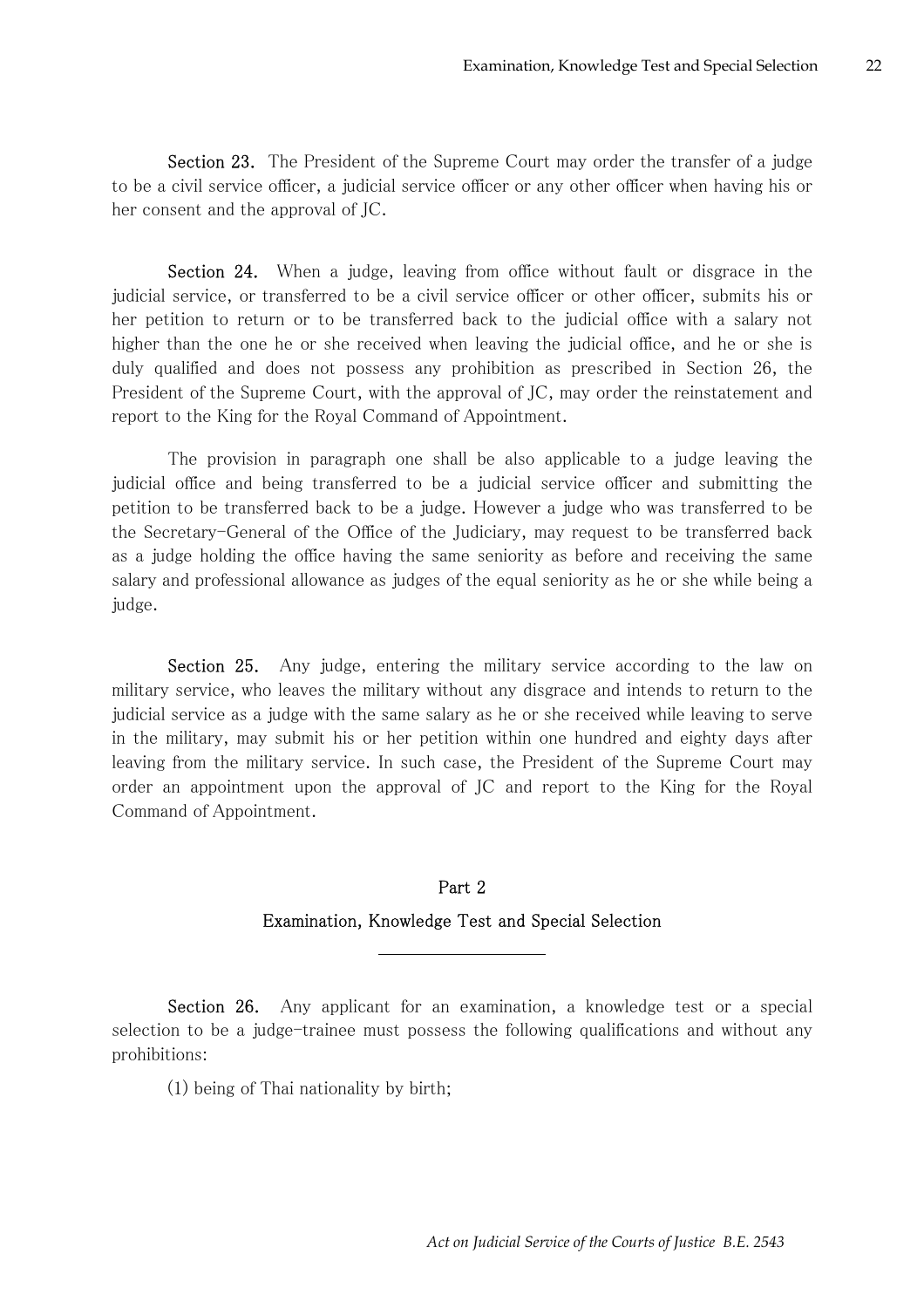(2) applicant for examination or knowledge test must not be less than twenty five years of age and applicant for special selection must not be less than thirty five years of age;

(3) having faith in constitutional democracy;

(4) being an ordinary member of the Thai Bar Association;

(5) not being a person with inappropriate or immoral behavior;

(6) not being insolvent;

(7) not being suspended from official service or ordered to be provisional discharged from judicial service under this Act or other laws;

(8) not being expelled, dismissed or discharged from the official service, a State enterprise or other State agency;

(9) not being sentenced by a final judgment to imprisonment, except for an offence committed through negligence or a petty offence;

(10) not being incompetent, quasi-incompetent, suffering unsound mind or of mental infirmity or having inappropriate physical or psychological conditions to become a judge or suffering from diseases as stipulated in the regulations of JC; and

(11) having passed both physical and psychological examinations by the Medical Committee consisting of no fewer than three members as designated by JC, and JC has reviewed medical report and deems that the applicant is sound to apply.

Rules and procedures to verify qualifications of an applicant for examination, knowledge test applicants or special selection shall be in accordance with regulations stated by JC as published in the Royal Gazette.

JC shall have power to fix application fees for the examination, knowledge test and special selection.

Section 27. An applicant for an examination under Section 26 must have the qualifications and have practiced the legal professions as follow:

(1) being a Bachelor of Law or receiving a law degree or a law certificate from overseas which JC has recognized as not lower than Bachelor's Degree;

(2) passing the final examination under the curriculum of the Institute of Legal Education, the Thai Bar Association; and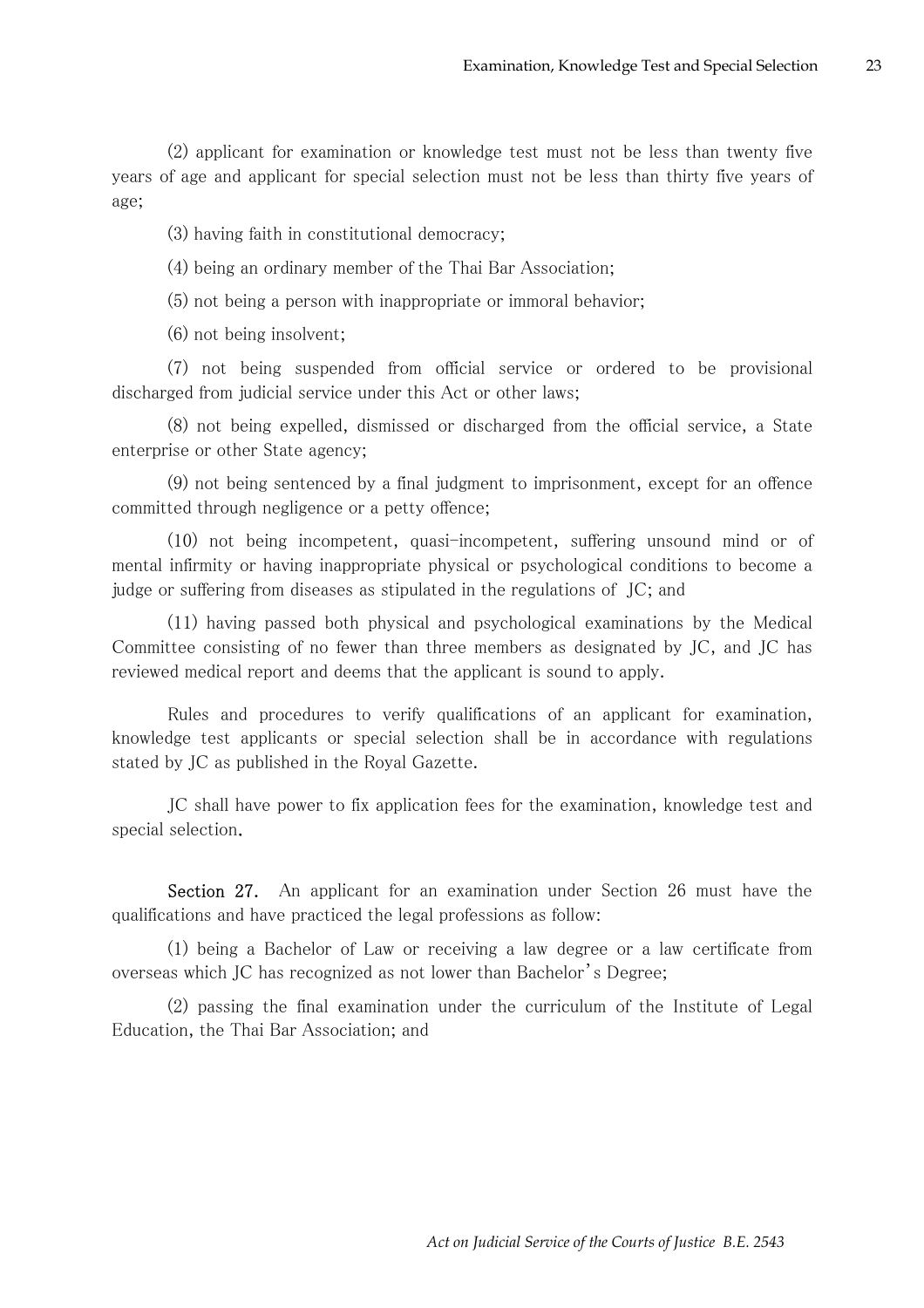(3) practicing legal professions as a court registrar, a deputy court registrar, an official receiver, a legal execution officer or a parole officer of the Courts of Justice, a prosecutor, a judge advocate's general officer, a lawyer or practicing other profession relating to the law as designated by JC for not less than two years. JC shall have power to issue a regulation determining conditions relating to such professions.

Rules and procedures for the examination shall be in accordance with regulations prescribed by JC as published in the Royal Gazette.

Section 28. An applicant to sit in for a knowledge test under Section 26 must have the qualifications and have practiced the legal professions as follows:

(1) passing the final examination according to the curriculum of the Institute of Legal Education, the Thai Bar Association; and

(2) possessing one of the following academic qualifications:

 (a) receiving a law degree or a law certificate from a foreign country in a single course which is not less than three years and JC has recognized such degree or certificate as not lower than Bachelor's Degree, or receiving a Doctorate Degree in law from a university in Thailand recognized by JC;

 (b) receiving a law degree or a law certificate from a foreign country in a single course which is not less than two years or several courses of which the aggregated time is not less than two years and JC has recognized such degrees or certificates as equivalent to not less than Bachelor's Degree, and practicing the professions prescribed in Section 27 (3) for not less than one year;

 (c) receiving a Master of Laws Degree from a university in Thailand acknowledged by JC and practicing the professions prescribed in Section 27 (3) for not less than one year;

 (d) being a Bachelor of Laws with honors and being a lecturer at Faculty of Law in a state university for not less than five years;

 (e) being a Bachelor of Laws and having been a judicial service officer practicing a legal profession in a position specified by JC for not less than six years and being certified by the Secretary-General of the Office of the Judiciary as honest, knowledgeable, competent and trustworthy to perform judicial duty;

 (f) receiving a Master's Degree or Doctorate Degree in a field prescribed by JC and being a bachelor of law and practicing the professions prescribed in Section 27 (3), or any profession specified by JC, for not less than three years; or

 (g) receiving a Bachelor's Degree or a degree recognized by JC as equivalent to not lower than a Bachelor's Degree in a field prescribed by JC and practicing the professions specified by JC for not less than ten years so having knowledge and expertise, and being a Bachelor of Laws.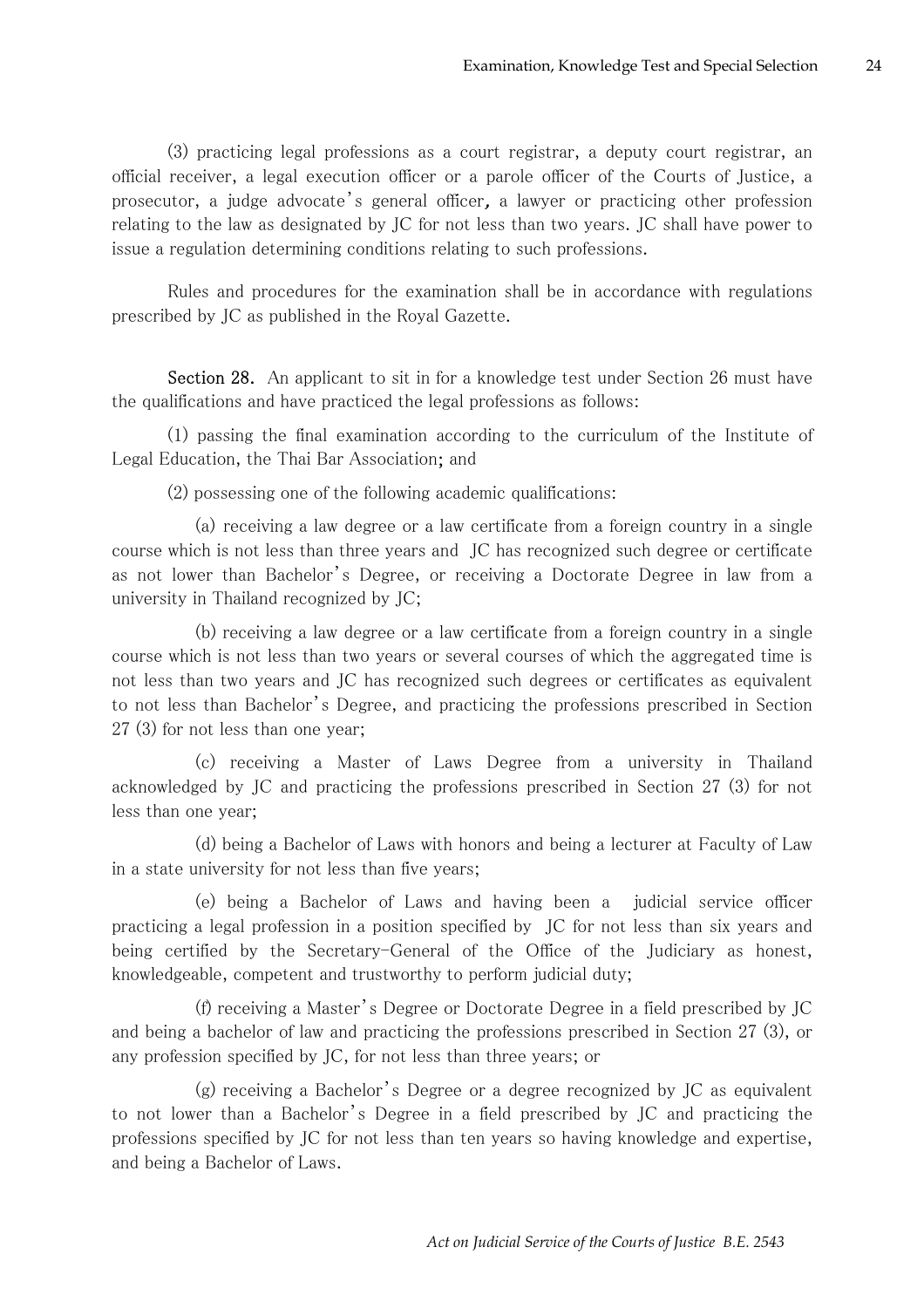JC shall have power to issue a regulation prescribing conditions in regard to the professions under  $(2)$  (e), (f) and (g).

Rules and procedures for the knowledge test shall be in accordance with regulations prescribed by JC as published in the Royal Gazette.

Section 29. An applicant for a special selection under Section 26 shall have the following qualifications:

(1) having one of the following qualifications:

(a) is or was a professor or an associate professor in a state university;

 (b) is or was a lecturer at Faculty of Law in state university for not less than five years;

 (c) is or was an ordinary civil service officer or other officials in a position not lower than the division director or equivalent;

(d) is or was an attorney for not less than ten years;

(2) passing the final examination according to the curriculum of the Institute of Legal Education, the Thai Bar Association;

(3) having outstanding knowledge, competency and experiences in a legal field as designated by JC; and

(4) being honest and having personality, behavior and attitude suitable for the performance of judicial duty.

Rules and procedures for the special selection shall be in accordance with regulations prescribed by JC as published in the Royal Gazette.

Section 30. When it is appropriate to organize an examination, a knowledge test or a special selection, the Secretary of JC shall propose to JC for a resolution to organize such examination, knowledge test or special selection.

JC shall have power to issue a regulation designating a course and procedures for an examination, a knowledge test and a special selection. It also has power to determine a ratio for instatement among those who pass the examination, the knowledge test and the special selection.

When the result of the examination, the knowledge test or the special selection is announced, JC may resolve to cancel the pending list of those who passed the examination, the knowledge test or the special selection.

The regulation under paragraph two shall be effective after published in the Royal Gazette.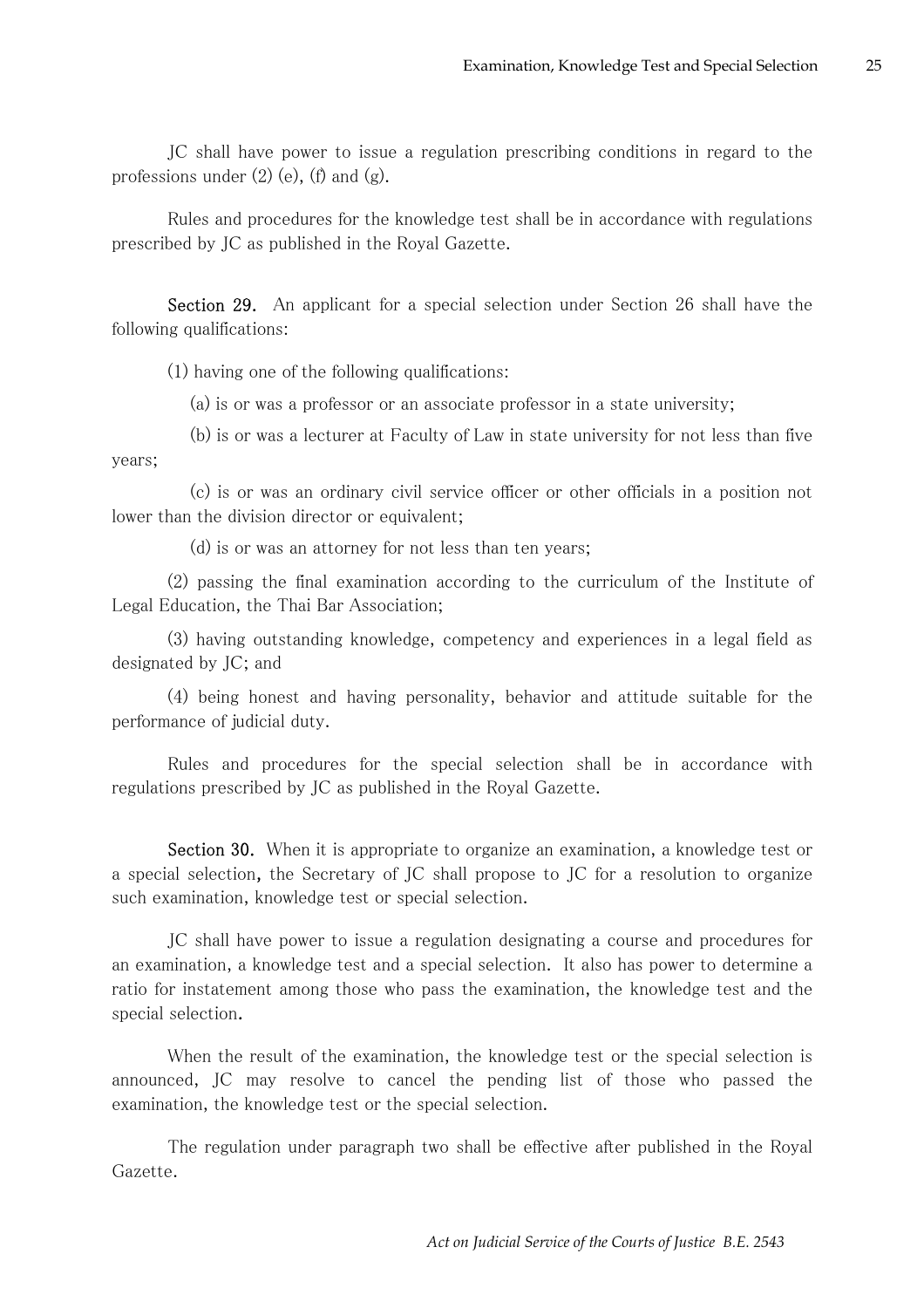Section 31. An examinee with higher scores shall be instated as a judge and appointed as a judge-trainee before one with lower scores respectively on the list of those who passed the examination. Where the scores are equal, the ranking between those with equal scores shall be decided by draw.

Any examinee lacking qualifications or possessing any prohibitions according to Section 26, or lacking academic qualifications or not practicing the professions prescribed in Section 27, or being a person JC deems as one with inappropriate reputation or behavior or other cause to be a judge, shall have no rights to be instated a judge under that examination result.

The provisions under paragraph one and two shall be applied to the instatement and appointment of those passing a knowledge test and the provision in paragraph two shall be applied to the instatement and appointment of those passing a special selection, mutatis mutandis.

## Part 3 Vacating of the Office

Section 32. A judge shall vacate of the office upon:

(1) death;

(2) being permitted to resign or the resignation shall have an effect under to Section 33, paragraph two and paragraph four;

(3) vacating the judicial service according to the Gratuity and Pension of Officials;

(4) being transferred to other official service;

(5) vacating the office for military service according to the law on military service;

(6) being discharged from the judicial service under Section 15, Section 34 or Section 35;

(7) being expelled, dismissed or discharged;

(8) being removed from the office by the resolution of the Senate.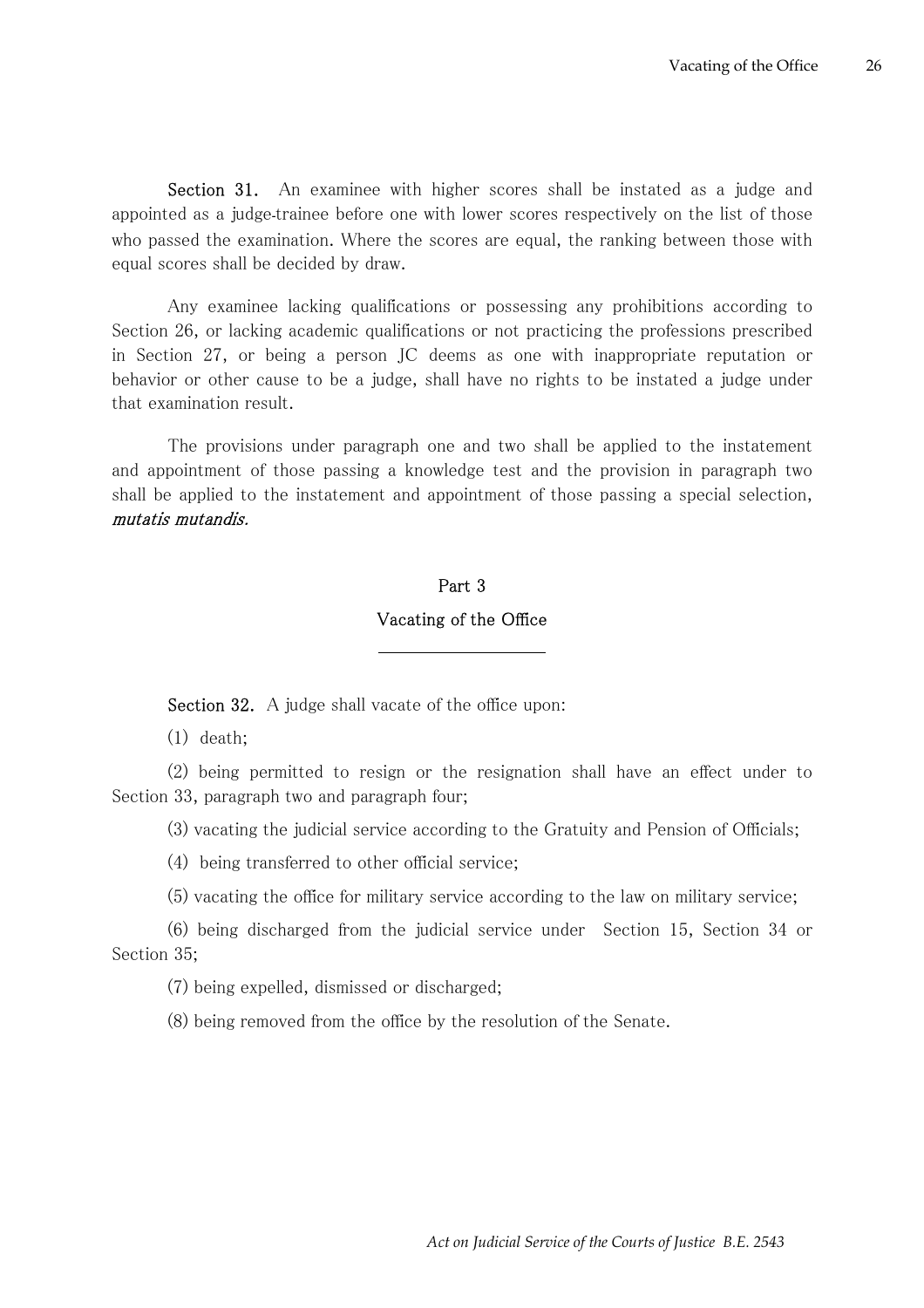The vacating of office of a judge who is not a judge-trainee under (1) shall be informed to the King. Should the vacating of office is under  $(2)$ ,  $(3)$ ,  $(4)$ ,  $(5)$ ,  $(6)$ ,  $(7)$  or  $(8)$ , the matter shall be submitted to the King for Royal Command to vacate the person from the office. Such Royal Command shall be effective from the date of vacating the judicial service, transferring or discharging from the office, as the case may be.

Section 33. Any judge intending to resign from the judicial service shall submit a resignation letter. Once the President of the Supreme Court grants the permission order to resign, that judge shall vacate the office from the permission date. In this regard, the President of the Supreme Court shall have power to suspend the permission to resign for no more than ninety days from the request date to resign if he or she deems that it is for the benefit of the judicial service. However, the suspension of permission to resign including any reason thereof shall be notified to the resigning person. As the suspended period is due, the resignation shall come into effect from the date following the due date of the suspension.

If the President of the Supreme Court neither grants nor suspends the permission to resign under paragraph one within thirty days from the requesting date to resign, the resignation shall be effective after such thirty day period is over.

If the President of the Supreme Court intends to resign, he or she shall notify JC in writing and he or she shall vacate the office upon the permission of JC.

In case where any judge, intends to resign from the judicial service in order to hold a political position or become a judge of the Constitutional Court, a judge of the Administrative Court, an Election Commissioner, a member of the State Audit Commission, an Ombudsman, a member of the National Counter Corruption Commission or a member of the National Human Rights Commission or to be elected as a member of the House of Representatives, the Senate, Local Councils or local administrators, may submit a resignation letter to the President of the Supreme Court or JC, as the case may be. The resignation shall be effective from the requesting date.

Section 34. The President of the Supreme Court, with the approval of JC, may order a judge, lacking qualifications or possessing prohibitions or lacking academic qualifications or not practicing the professions specified in the application to be in the judicial service as a judge according to the law on judicial service applicable from the applying date or prior to the instatement, to be vacated from the judicial service. This, however, shall not affect any action that such person has performed in accordance with his or her power and duty and his or her receipt of salaries or any other benefits from the authorities prior to the order to vacate his or her office. If he or she is instated in the judicial service with good faith, the order shall be deemed an order to remove from the judicial service in order to receive gratuity and pension according to the law on Gratuity and Pension of Official.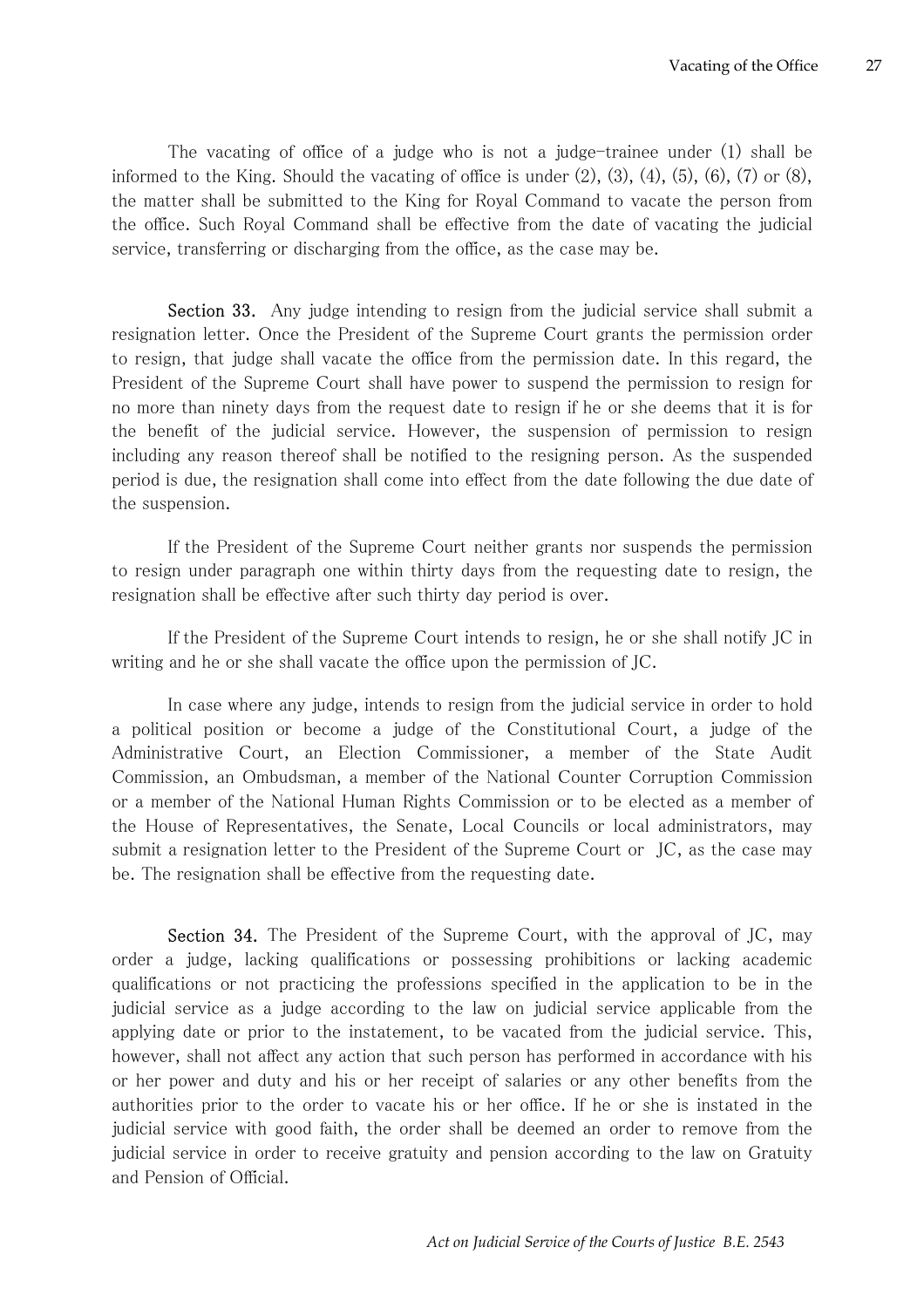Section 35. When the President of the Supreme Court deems appropriate to vacate any judge from the office to receive gratuity and pension as compensation for reason of disability or long official service under the law on Gratuity and Pension of Official, he or she may do so upon an approval of JC.

Aside from the provision under Section 34, to vacate any judge from the office to receive gratuity and pension as compensation, is permissible only in the following cases:

(1) where the judge is alleged of seriously breaching discipline and an investigation as provided in Part 2 of Chapter 5 has been conducted but there is no prevalent fact that he or she is guilty and thus must be subject to expulsion, dismissal or discharge. Yet, it is deemed that the person is disgraceful and, if allowed to remain in judicial service, it may adversely effect the judicial service;

(2) where the judge fails to properly perform the duty or is incompetent to perform the judicial service or behave improperly in order to continue being a judge;

(3) where the judge is so sick, but not deemed disabled, that he or she can not perform the duty constantly; or

(4) where it appears that the judge is deprived of Thai nationality, lacks qualifications or possesses prohibitions under Section 26 (10) or becomes a judge of the Constitutional Court, a judge of the Administrative Court, an Election Commissioner, a member of the National Audit Commission, an Ombudsman, a member of the National Counter Corruption Commission or a member of the National Human Rights Commission.

### Chapter 3

#### The Judicial Commission

Section 36. There shall be the Judicial Commission, shortly called "JC," which consists of:

(1) the President of the Supreme Court as chairperson;

(2) twelve qualified Judicial Commissioners whom judges, except judge-trainees, have been elected from judges at each level of the courts of justice as follows:

 (a) the Supreme Court: four judges holding office in the Supreme Court at a level not lower than justice of the Supreme Court;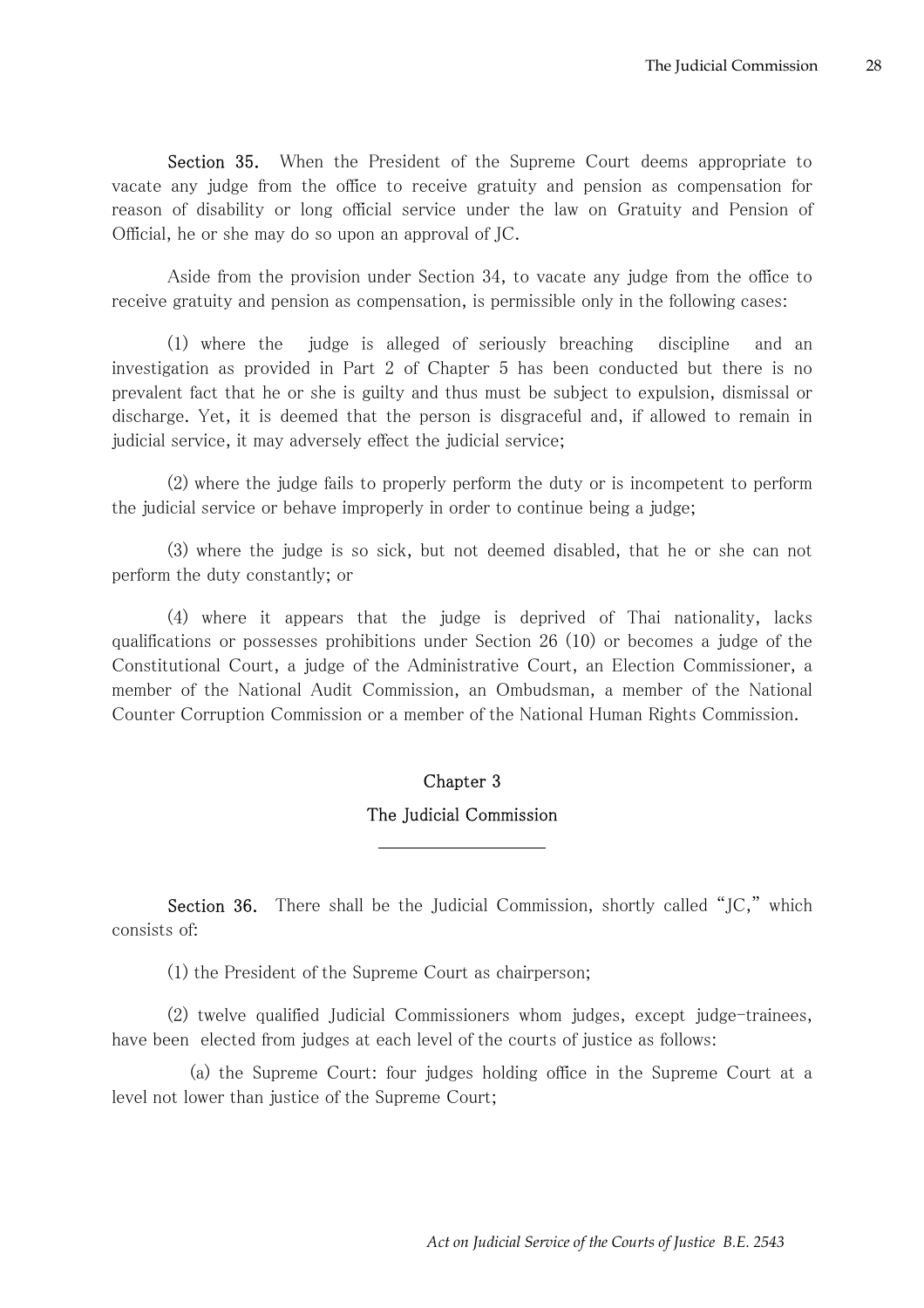(b) courts of appeal: four judges holding office in the Court of Appeal and regional courts of appeal at a level not lower than justice of the Court of Appeal or regional courts of appeal;

 (c) courts of first instance: four judges from the first one hundred most senior judges in courts of first instance, who are not judges holding office as senior judges;

(3) two qualified Judicial Commissioners whom the Senate has elected from those who are not or have never been judiciary officers of the Courts of Justice and who possess qualifications without any prohibitions under Section 39.

A judge whose office is otherwise named under Section 11, paragraph two, or whom has been assigned to work at other courts under Section 21 shall be entitled to be elected as a Judicial Commissioner in a level of court where he or she receives salary at the time of election.

A Judicial Administration Commissioner shall not simultaneously be a Judicial Commissioner.

The Secretary-General of the Office of the Judiciary shall be the secretary. JC shall appoint not more than two judicial service officers as assistant secretaries.

Section 37. The President of the Supreme Court shall order the Secretary of JC to complete an election process of qualified Judicial Commissioners under Section 36 (2) within the following periods:

(1) within sixty days prior to the date of the expiration of the term;

(2) within sixty days as from the date the Office of the Judicial Commissioner becomes vacant prior to the expiration of term. If the remainder of the term is less than ninety days, the by-election to fill the vacancy may not be ordered; or

(3) within sixty days as from the date the President of the Supreme Court receives the Royal Command of Appointment or vacating the office, causing the vacancy of a Judicial Commissioner under Section 41 (4). If the remainder of the term is less than ninety days, the by-election to fill the vacancy may not be ordered.

An election of the qualified Judicial Commissioner under Section 36 (2) shall be done by secret voting. In this regard, the Secretary of JC shall prepare a list of persons eligible for the election under (a), (b) and (c) categories for announcement at the Supreme Court, the Court of Appeal, the regional courts of appeal and courts of first instance. The date, time and place of the election shall also be notified.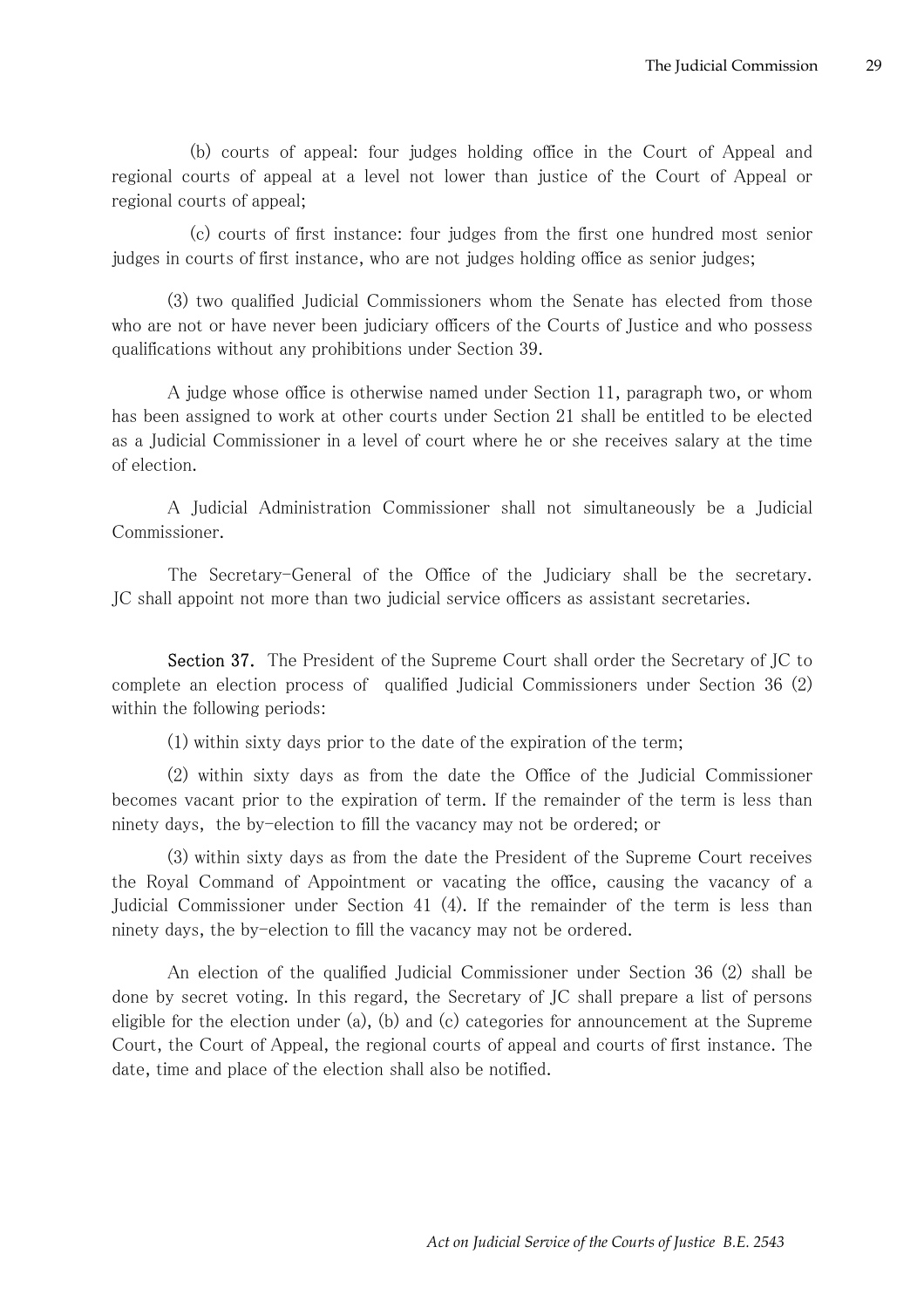There shall be the election committee which consists of the Secretary-General of the Office of the Judiciary, two justices of the Supreme Court, two justices of the Appellate Courts and two judges of courts of first instance elected by the President of the Supreme Court. The committee shall have the duty to manage the election of qualified Judicial Commissioners under paragraph two, count ballots and announce the election results. In this regard, the committee may appoint a sub-committee for assistance.

Those being elected as qualified Judicial Commissioners under Section 36 (2) shall assume duty after the President of the Supreme Court announces the list of those elected as qualified Judicial Commissioners.

The Secretary of JC shall proceed to have the list of those elected as qualified Judicial Commissioners under Section 36 (2) published in the Royal Gazette.

Section 38. When there shall be the election of the qualified Judicial Commissioners under Section 36 (3), the President of the Supreme Court shall notify the President of the Senate within the following periods:

(1) within forty-five days prior to the date of the expiration of term; or

(2) within fifteen days as from the date the office of the Judicial Commissioner becomes vacant prior to the expiration of term.

In case of the election of qualified Judicial Commissioners under Section 36 (3), the Senate shall appoint a committee to nominate the appropriate persons with qualifications and without any prohibitions under Section 39 twice the number required to be elected for the consideration of the Senate.

Those elected as qualified Judicial Commissioners under Section 36 (3) shall assume duty when the President of the Supreme Court announces the list of those elected as qualified Judicial Commissioners.

The Secretary of JC shall proceed to have the list of those elected as qualified Judicial Commissioners under Section 36 (3) published in the Royal Gazette.

Section 39. The qualified Judicial Commissioners under Section 36 (3) shall have the following qualifications and without prohibitions:

(1) having qualifications and without prohibitions under Section 26  $(1)$ ,  $(5)$ ,  $(6)$ ,  $(7)$ , (8) or (9);

 $(2)$  not being the person under section 59 (5) or (6);

(3) being at least forty years of age;

(4) having Bachelor's Degree or equivalent;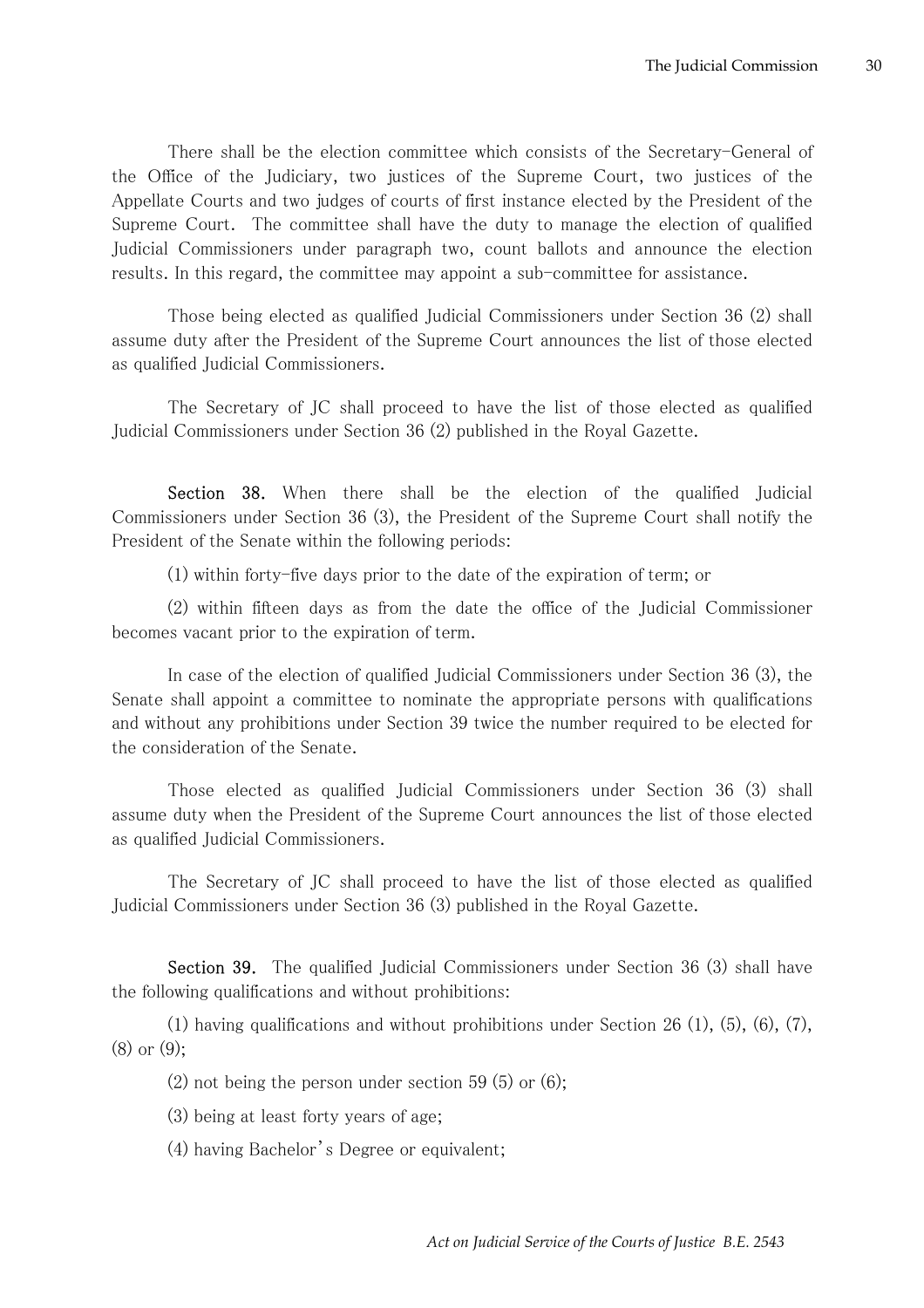(5) not being a judge of the Constitutional Court, a judge of the Administrative Court, an Election Commissioner, a member of the National Audit Commission, an Ombudsman, a member of the National Counter Corruption Commission, a member of the National Human Rights Commission or a member of the Judicial Commission of the Administrative Court or other courts;

(6) not being a lawyer, police officer or prosecutor;

(7) not being incompetent, quasi-incompetent or a person with unsound mind or mental infirmity;

(8) not being director, advisor, employee, worker or holding any position in the State Enterprise;

(9) not working as or practicing any profession that may affect the performance of the qualified Judicial Commissioner.

Section 40. A Judicial Commissioner shall hold office for two years. A Commissioner who vacates the office on the expiration term may be re-elected but shall not hold office of the Judicial Commissioner under this Act for more than two consecutive terms.

Section 41. In addition to the vacation of office on expiration term under Section 40, a qualified Judicial Commissioner may vacate the office upon:

(1) death;

(2) submitting a resignation letter to the President of the Supreme Court;

(3) breaching of the discipline as from the date of the punishment order is made in the case of the qualified Judicial Commissioner under Section 36 (2);

(4) being appointed as the President of the Supreme Court or senior judge, or vacating from the office of a judge or from the office of a judge in the level of court at the time of election, in case of the qualified Judicial Commissioner under Section 36 (2);

(5) lacking qualifications or having prohibitions under Section 39, in the case of the qualified Judicial Commissioner under Section 36 (3);

(6) being removed from office under Section 42;

(7) being absent from the meeting for three consecutive times without reasonable cause and without permission from the Meeting of JC.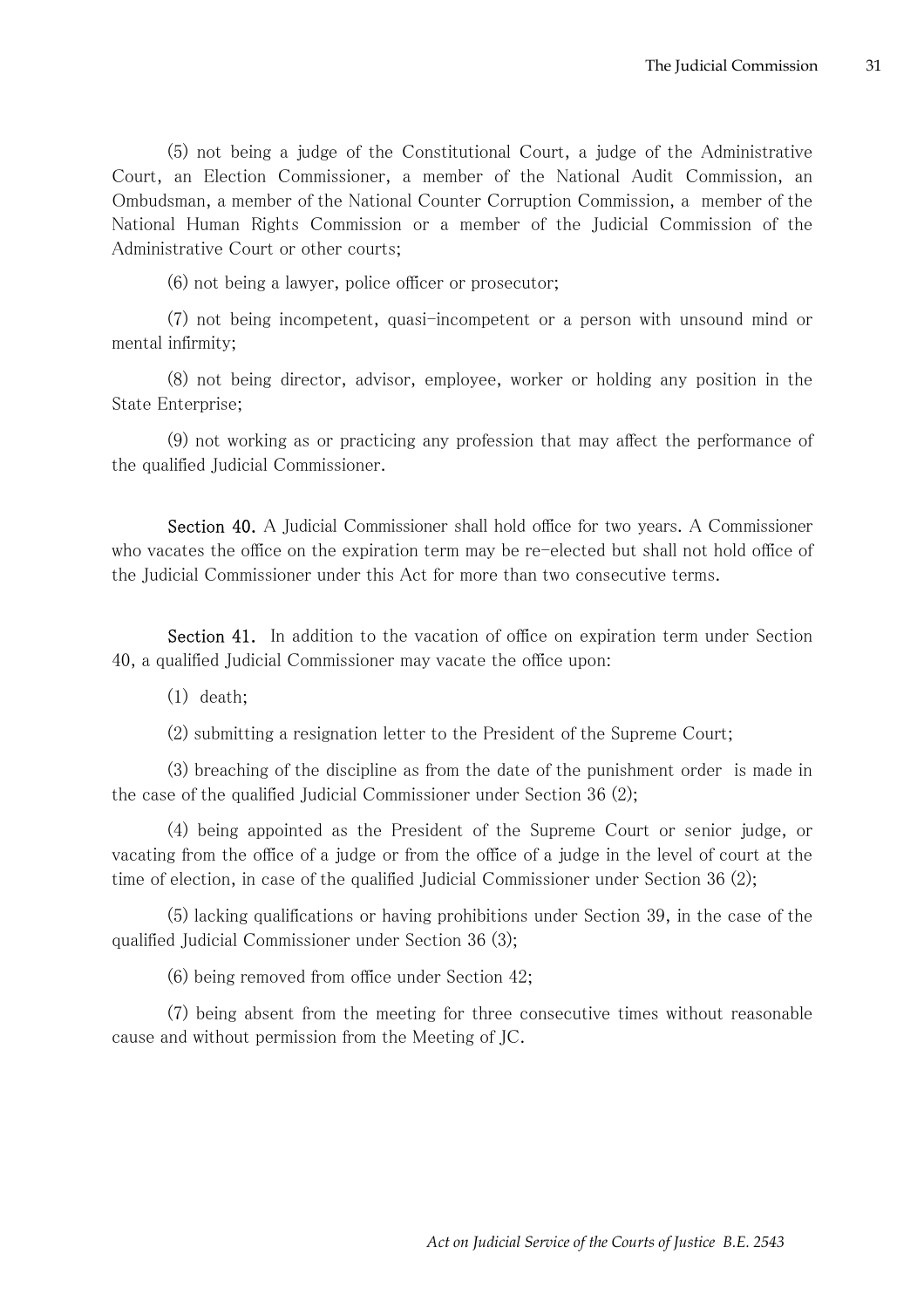In case of doubt with regard to the vacation of the office of the Judicial Commissioner, JC shall clarify the matter.

Section 42. Any qualified Judicial Commissioner may be removed by a petition of judges of not less than one-fifth of the total number of the existing judges, except those holding the offices of judge-trainees, if the circumstance of his or her behavior indicates that he or she discharges his or her duties as a Judicial Commissioner improperly, dishonestly carries out his or her duties, exercises his or her authority in contrary to the provisions of laws, regulations, morality or ethics, or commits any act that give rise to disciplinary malfeasance, is accused or suspected of breaching discipline.

A resolution to remove anyone from the office under paragraph one shall be passed by not less than half of the total number of the existing judges, except those holding the offices of judge-trainees, at that time. The voting shall be cast in secret.

Anyone who has been removed from the office shall be considered vacating the office from the date the resolution of removal was passed.

A resolution of judges under this Section shall be final. There shall be no further request to remove that person on the same ground.

Section 43. When there is a petition submitted under Section 42, the Secretary-General of the Office of the Judiciary shall organize the voting within thirty days, and during the said period of time such qualified Judicial Commissioner shall not perform his or her duty as the Judicial Commissioner.

The submission of the petition and the passing of the resolution under Section 42 shall comply with the regulation prescribed by JC and published in the Royal Gazette.

Section 44. In the case where a qualified Judicial Commissioner is elected to fill the vacancy before the expiration of the term, the elected person shall be in the office for the remaining term of the person he or she replaces only.

If the duration of holding of the office of a qualified Judicial Commissioner, who vacates the office before the expiration of the term or who replaces the other, is less than one year, it shall not be counted as a term of the office under Section 40.

Section 45. Not less than half of the total member of JC shall form the quorum of the meeting of the Judicial Commission.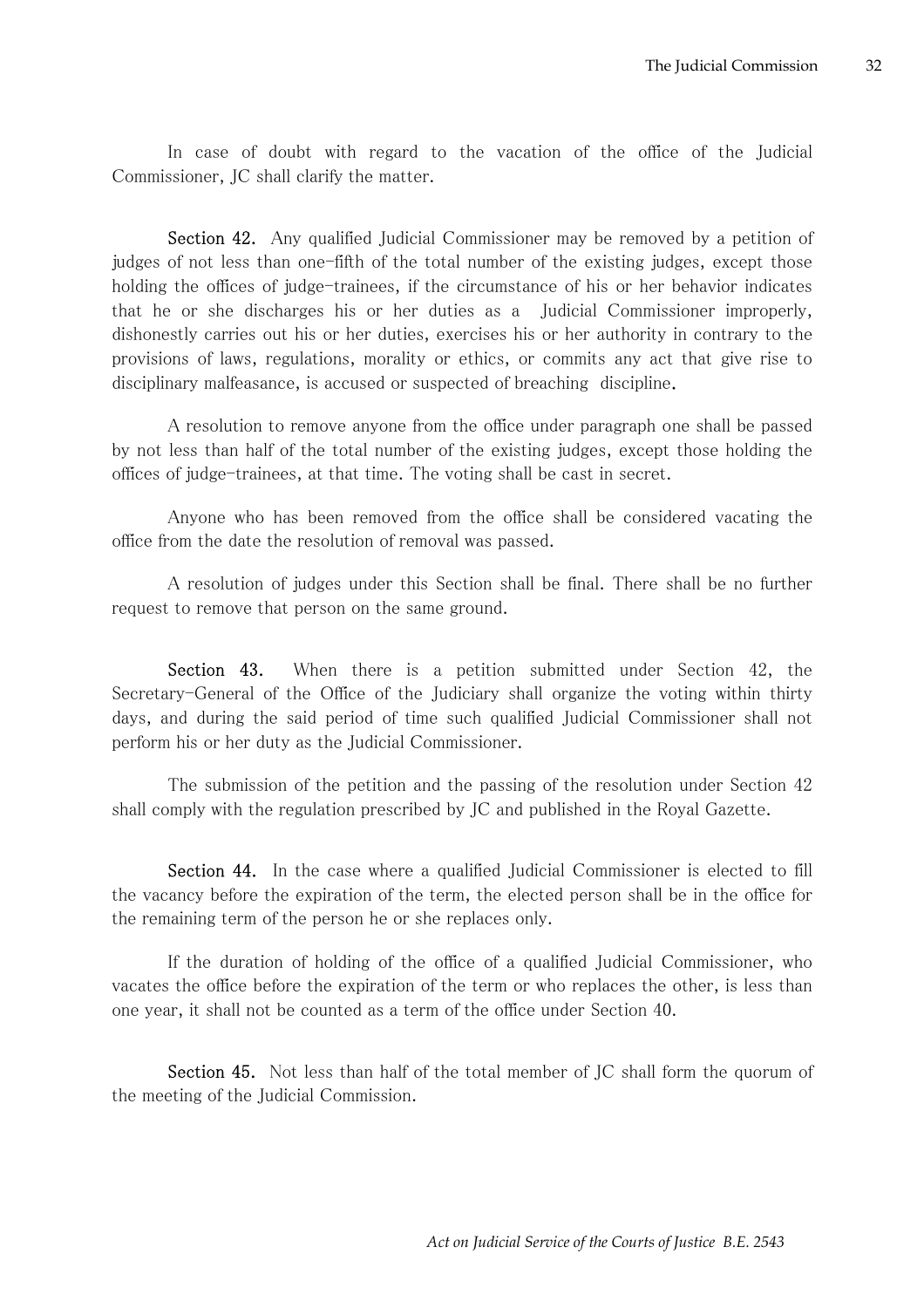If the chairperson of JC is not present at the meeting or may not attend the meeting, the meeting shall elect one Judicial Commissioner as chairperson of the meeting.

In the case where the office of the President of the Supreme Court becomes vacant or if he or she may not perform his or her duty, the person who shall act on his or her behalf as prescribed under the law on the organization of the Courts of Justice shall perform a duty as the Judicial Commissioner during that period. However, he or she may not act as the chairperson of JC unless otherwise selected in the meeting of JC under paragraph two.

During the meeting of JC, any commissioner having interest in the matter under consideration shall be prohibited to attend the meeting and to vote for a resolution in the matter. However, if the person has already attended the meeting and the ineligibility to attend the meeting and to pass a resolution is temporary, the person shall be counted as the quorum of the meeting.

The decision of the meeting shall be based on majority votes. One commissioner shall have one vote and abstention is prohibited. In the case of tie, the chairperson of the meeting shall have a casting vote.

A resolution of JC under paragraph five is prohibited to be adopted by a secret vote unless otherwise provided.

Minutes of the meeting of JC shall be disseminated to judges. Except, in the case where it may cause certain adverse effect to the judicial service or affect any rights of person, there may be a resolution of not less than three-fourths of the total number of the existing Judicial Commissioners not to disseminate it. However, a copy of the minute of the meeting of JC shall be provided to the interested judge upon his or her request.

The meeting, the passing of resolution and the dissemination of the minutes of meeting of JC shall be in accordance with the regulations on the meeting of JC as long as it is not contrary to or incompatible with this Act.

Section 46. In the case where the office of the Judicial Commissioner becomes vacant and it is necessary to perform the duty urgently, the remaining Judicial Commissioners may do so but there shall be enough Judicial Commissioners to form a quorum for a meeting.

Section 47. JC shall have power to appoint a sub-committee to carry out any act within its authority and report back to JC.

JC shall appoint a sub-committee of each level of courts which shall have power and duty to consider and submit opinions in regard to the transfer and appointment, promotion and punishment of judges in that level of court to JC for consideration.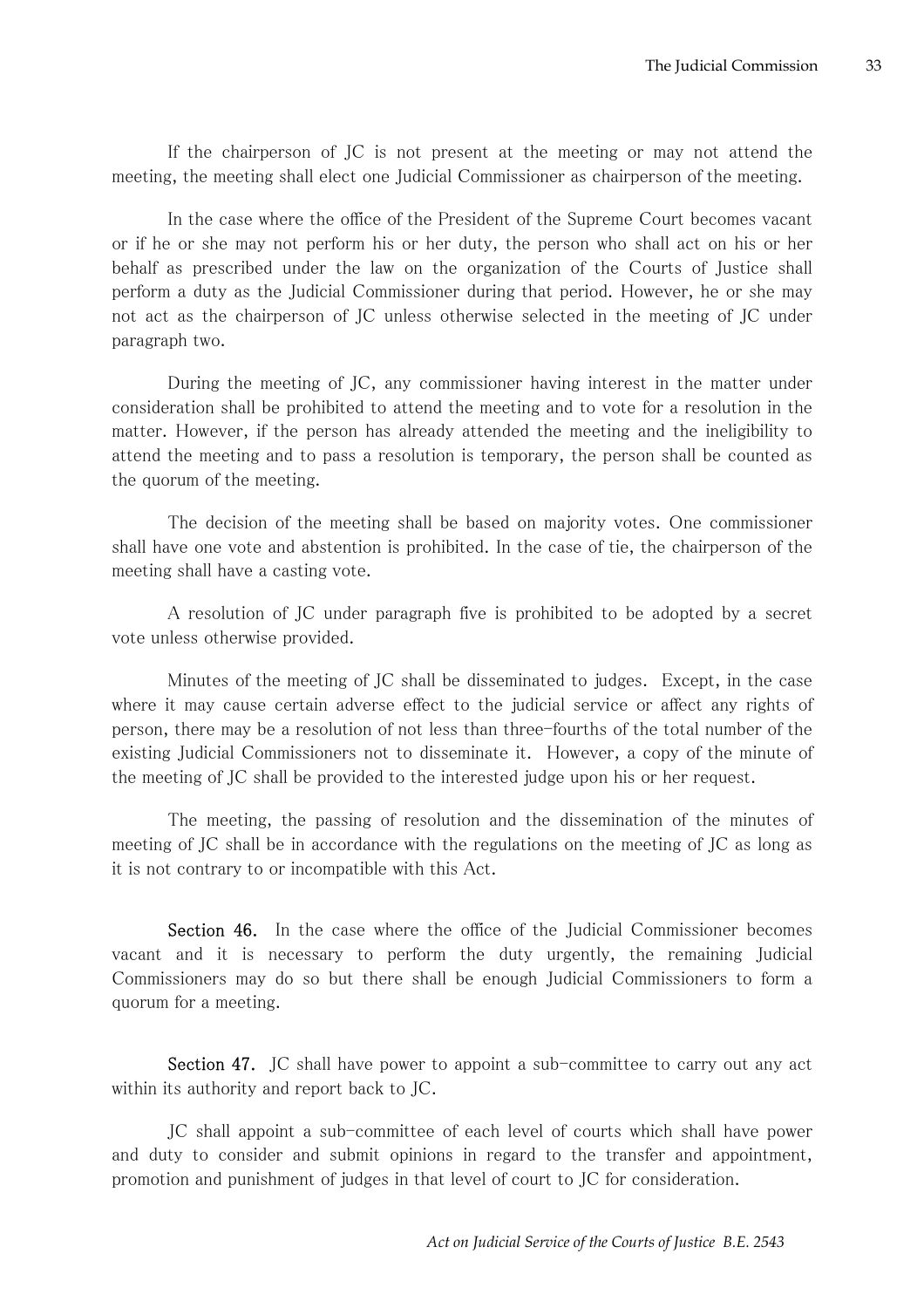In the case where there shall be a proposal in regard to the transfer and appointment, promotion and punishment of a judge, the Secretary of JC shall propose the matter to the Sub-Committee under paragraph two for consideration within a period stipulated by JC before compiling and submitting opinions to the meeting of JC for consideration.

Composition, rules, appointment and procedure of the Sub-Committee under paragraph one and two shall be in accordance with the regulations prescribed by JC as published in the Royal Gazette.

Section 48. Subject to Section 50, in the case where JC has a duty as provided under this Act, the Secretary of JC shall propose the matter to JC but this shall not deprive any Judicial Commissioner of the rights to initiate such matter.

Section 49. In the case where the Judicial Administration Commission, the Secretary of JC or the Secretary-General of the Office of the Judiciary is required to perform in accordance with the resolution of JC, this shall be done within thirty days from the date the resolution of JC is notified.

Section 50. In the case where JC does not approve the appointment, transference and appointment, and promotion as proposed by the Secretary of JC under Section 47, JC is prohibited to propose other persons. In this regard, the Secretary of JC shall proceed under Section 47 all over again and then propose to JC for reconsideration within fifteen days from the date JC has passed such resolution. It is prohibited to nominate the same person in a new nomination.

During the reconsideration of JC, if JC still does not give approval, a Judicial Commissioner may nominate a person to JC for appointment but a resolution for such approval shall have votes of not less than half of the total number of the existing Judicial Commissioners.

Section 51. JC, with a resolution of not less than half of the total number of the existing Judicial Commissioners, shall have power to designate regulations or rules for any criteria and procedures under the authority and duty of JC according under this Act or other laws.

Regulations and rules under paragraph one, after published in the Royal Gazette, shall come into force.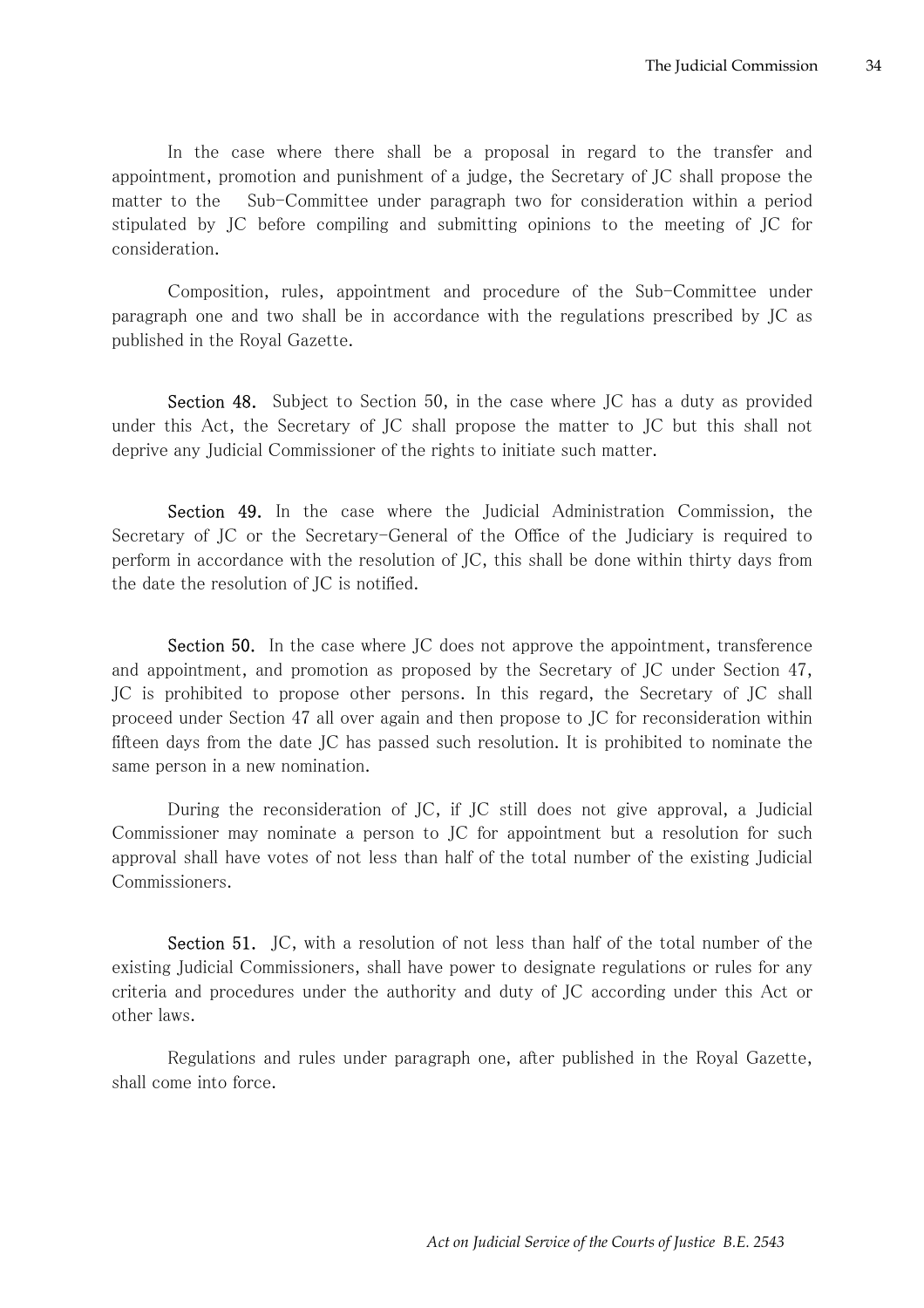## Chapter 4

## Datoh Yutithum

Section 52. An applicant for a selection to be instated and appointed as **Datoh** Yutithum must be a Muslim, and possesses the qualifications without any prohibitions as follows:

(1) having qualifications without any prohibitions under Section 26 (1) (5) (6) (7) (8) (9) and (10);

(2) being not less than thirty years of age;

(3) having knowledge in the Islamic religion to be able to make a decision on Islamic law related to family and succession; and

(4) being knowledgeable in Thai language by passing the examination of not lower than a lower secondary education or as the Ministry of Education has compared as not lower than lower secondary education.

Criteria and rules for selection to instate and appoint a person as **Datoh Yutithum** shall be prescribed by the Regulations of JC.

The Secretary of JC shall submit a list of nomination for the appointment as **Datoh** Yutithum to the Sub-Committee under Section 47, paragraph two. The Sub-Committee shall present its opinion for the consideration of JC. After JC gives the approval, it shall be submitted to the King for the Royal Command of Appointment.

**Datoh Yutithum** appointed by the King under paragraph three shall receive salary according to criteria prescribed by JC. Datoh Yutithum's salary shall be adjusted one level higher each year, unless the **Datoh Yutithum** has already received the highest level. In this case, there will be no annual salary review.

Section 53. The matter on vacating from the office of **Datoh Yutithum** shall be submitted by the Secretary of JC to JC for approval. After JC gives its approval, the President of the Supreme Court shall issue an order according to the rules and procedures prescribed in the regulation of JC.

The appointment of **Datoh Yutithum** as a judicial service officer or the transference of **Datoh Yutithum** as a civil servant or other official may be ordered by the President of the Supreme Court upon his or her consent and with the approval of JC.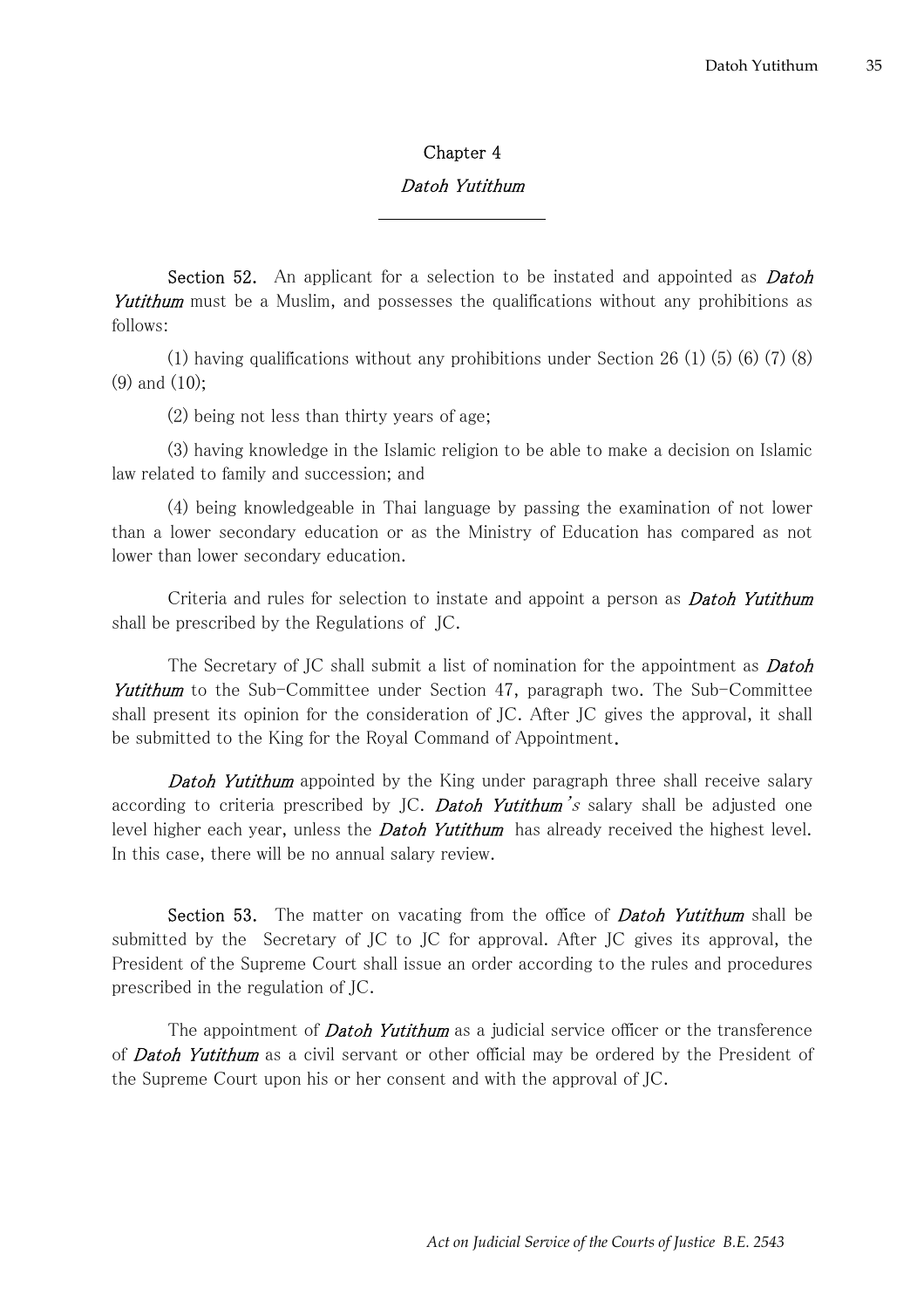Section 54. The provisions in Chapter 5: Discipline, Maintaining the Discipline, Penalties and Grievances shall be applied to **Datoh Yutithum.** 

In case **Datoh Yutithum** is accused of breaching serious discipline subject to a penalty of expulsion, dismissal or removal, the President of the Supreme Court shall have power to appoint a committee to investigate or suspend him or her from the judicial service, as the case may be.

# Chapter 5 Discipline, Maintaining Discipline, Punishments and Grievances

## Part 1

## Discipline

Section 55. A judge shall strictly maintain discipline prescribed under this Chapter.

In a trial and adjudication of cases, a judge shall behave in good manners. One, who breaches this discipline, shall be subject to penalty provided in Part 3 of this Chapter.

Section 56. A judge shall not act as a principal or collaborator or supporter in a campaign or solicitation of an election of the members of the House of Representatives, the Senate, Local Councils, local administrators or any other political representatives.

Section 57. A judge shall perform his or her duty prudently to avoid damaging the judicial service, as well as with honesty and integrity.

A judge shall not falsely report his or her superior judge. Concealing of statements, which should have been told shall also be deemed as a false reporting.

Section 58. A judge shall devote his or her time for the judicial service and shall not neglect the judicial duty.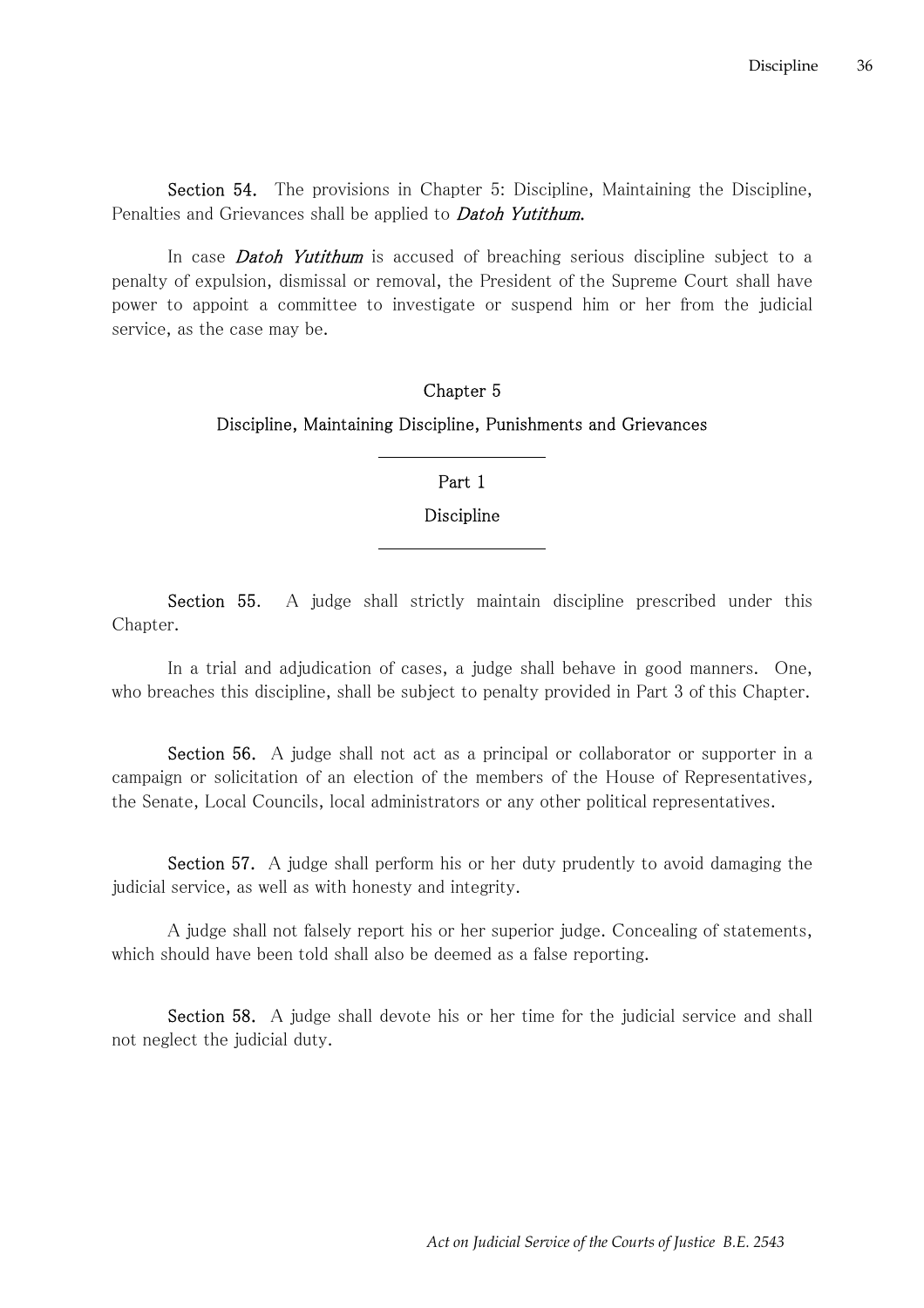### Section 59. A judge shall not:

(1) be a director, or hold any office, in state enterprises or other state-owned organization of similar nature;

(2) be a director, manager, legal advisor, or hold any other position with similar nature in a partnership and company;

(3) hold any office in a state agency conflicting with the performance of the judicial duty as prescribed in the regulations of JC;

(4) work or have any profession or act in any way which will affect the performance of the duty or is detrimental to dignity of the judicial office as prescribed in the regulations of JC;

(5) be a member of the House of Representatives, the Senate, political official, a member of Local Councils or Local Administrators;

(6) be a director, a member, or hold other offices of the political party.

Section 60. A judge shall maintain his or her reputation so not to be notoriously known as one committing malfeasance.

It is prohibited to behave in a grossly indecent manner, be in serious indebtedness, be too intoxicated to control oneself, regularly gamble, commit criminal offenses or engage in any other activity of which the behavior or action may be detrimental to dignity of the judicial office.

Section 61. A judge shall be polite and assist each other in the judicial service.

It is prohibited to commit contempt against any other person.

Section 62. A judge shall comply with regulations and traditions of the judicial service as well as ethics as prescribed by JC.

Section 63. A judge shall not engage in any activity which will cause disharmony among officials.

Section 64. A judge shall be diligent and helpful in performing the judicial duty.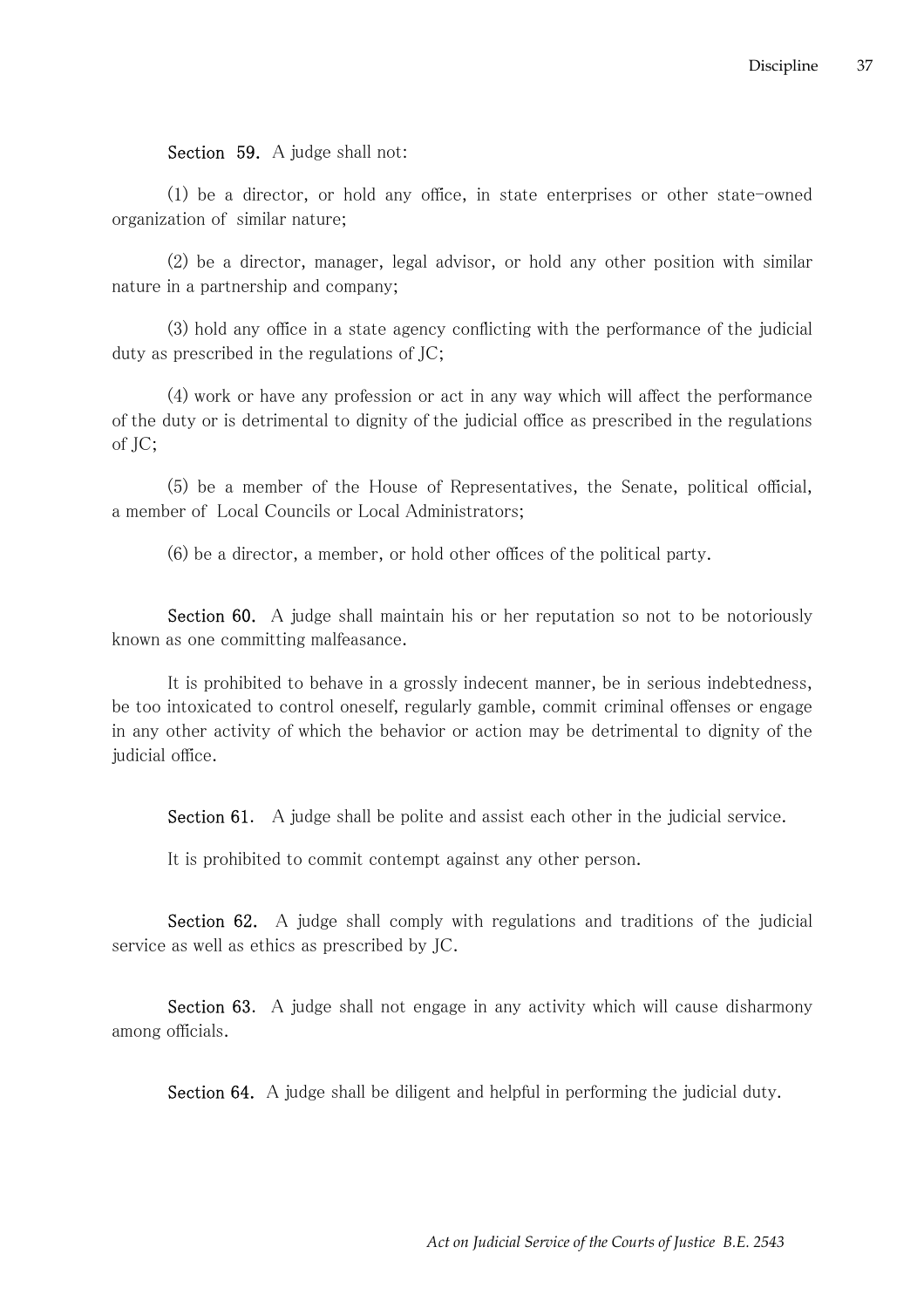Section 65. A judge shall keep the official secrets.

Section 66. A judge shall not interfere in a trial and adjudication of other judges or commit any action which will deprive such trial and adjudication of independence or fairness.

Section 67. Any judge, being responsible to ensure proper function of the Courts of Justice as prescribed in the law for the organization of the Courts of Justice, learning that a judge in the Court of Justice which he or she is in charge of has breached of discipline but failing to report such action to JC as prescribed in Part 2 and Part 3 of this Chapter or failing to exercise his or her duty to impose his or her disciplinary measure or dishonestly imposing the penalty, shall also be deemed breaching of discipline.

## Part 2 Maintaining Discipline

Section 68. When a judge in any court is alleged, or where there is a suspicion, of his or her breaching discipline, the judge responsible for judicial service of such court shall arrange a preliminary investigation of facts without delay in accordance with the rules and procedures prescribed in the regulations of JC.

A preliminary investigation of facts shall be carried out by having relevant parties clarify the matter in writing, by preparing a record of the matter and opinions thereon by establishing a fact- finding committee.

Section 69. If it is found in a preliminary investigation that there is a ground of a judge has breached of serious discipline subject to an expulsion, dismissal or discharge, the President of the Supreme Court shall appoint a committee which consists of at least three members who are judges having no conflict of interest with or connection in the matter to perform the investigation.

In case a judge is prosecuted for criminal offense, JC may use a final judgment of the court as part of its consideration without appointing the investigation committee.

Section 70. In an investigation under Section 69, the investigation committee shall notify the alleged of a charge, give a concise of evidence supporting such a charge probably without revealing names of witnesses, and allow the alleged to explain and present his or her evidence to counter the allegation.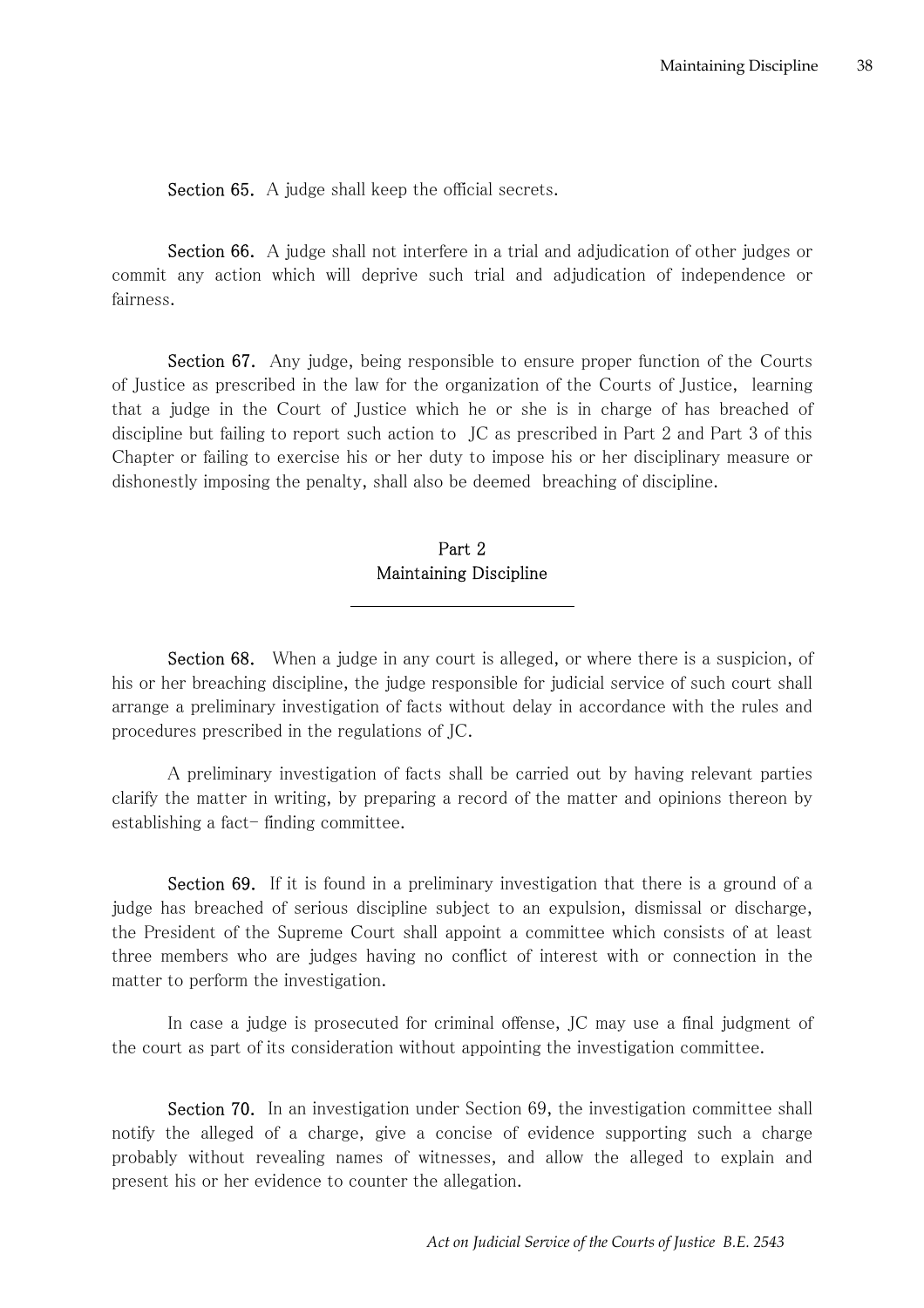Investigation rules and procedures shall be in accordance with the regulations prescribed by JC as published in the Royal Gazette.

The investigation committee shall complete the investigation within thirty days from the appointment date if there is a necessary cause which prevents the investigation from completing within such period, the period may be extended for not more than twice but each extension must not exceed fifteen days. The President of the Supreme Court shall be notified every time together with a reason of the extension. Should the investigation fail to complete after the extensions, the investigation committee may extend the period again, which however shall not exceed one hundred and eighty days after being approved by the President of the Supreme Court according to the regulations determined by JC.

The investigation committee, after completing the investigation, shall report its opinion to the President of the Supreme Court and submit it to the Secretary of JC in order to be forwarded to the Sub-Committee of the Judicial Commission at each court level according to Section 47 paragraph two, for consideration and opinions within the period prescribed by JC.

When JC reviews the report made by the investigation committee and the Sub-Judicial Commission at each court level and resolves that the judge is indeed in breach of serious discipline and should be expelled, dismissed or discharged from the judicial service or as otherwise, the President of the Supreme Court shall order accordingly.

Section 71. A member of the investigation committee shall be a competent officer according to the Penal Code and have the same power as an investigation officer according to the Criminal Procedure Code to the extent of power and duties of the investigation committee as well as the following power:

(1) to have the ministry, department, government agency, state enterprise or other state organization, partnership and company clarify facts, submit relevant documents and evidences, and assign representatives or persons within their departments to give statements regarding the investigated matter;

(2) to call the alleged or any person for clarification or giving statements or submitting documents and evidences regarding the investigated matter.

Section 72. When any judge is indeed in breach of serious discipline and such breach is a clearly guilty prescribed by JC as published in the Royal Gazette; or any judge alleged of breach of serious discipline and having confessed in writing to the President of the Supreme Court or the investigation committee, the President of the Supreme Court may consider and order a penalty without investigation. However, he or she shall allow such person a chance to clarify himself or herself and the Sub-Judicial Commission at each court level according to Section 47 paragraph two, is subject to review, submit opinion and seek prior approval of JC.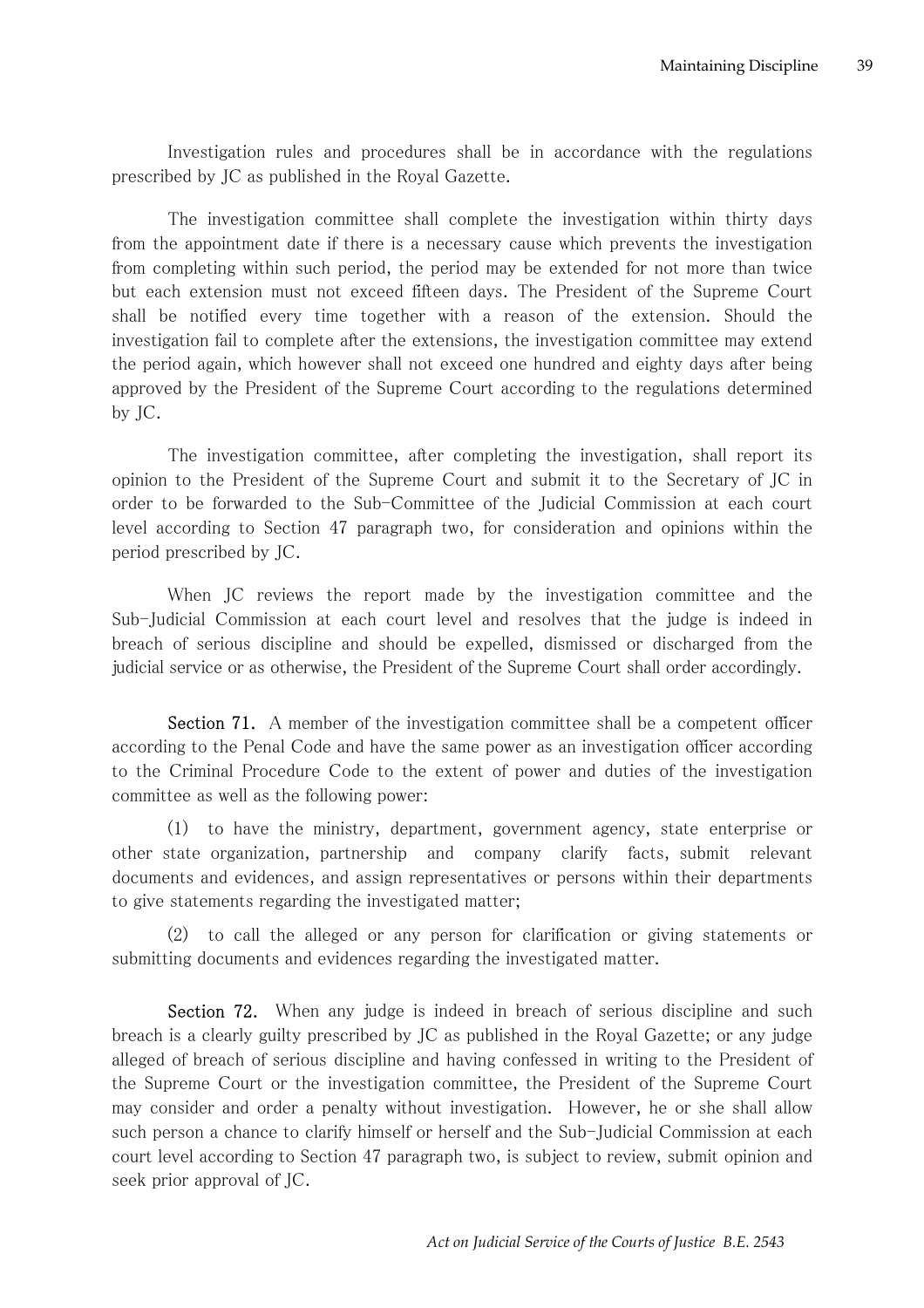Section 73. A judge transferred from a position of judicial service officer, civil service officer, or other government official or local administrator who has had a case of breaching of discipline prior to the transfer date, JC shall conduct a disciplinary proceeding under this Chapter *mutatis mutandis*. However, if the matter is being interrogated or investigated by his or her original superior before the transfer date, such interrogation or investigation shall continue until it is completed and submitted to JC to proceed according to this Chapter *mutatis mutandis*. In case a disciplinary order is required, offenses and penalties according to the law on judicial administration or the law on civil service or the law on the service of such government official, as the case may be, shall be applied *mutatis mutandis*.

Section 74. When any judge is alleged of breaching of serious discipline so as to be subject to an investigation committee or is prosecuted with a criminal offense, unless the offense is committed by negligence or is a petty offense, if JC considers that allowing such person to continue performing judicial service during the investigation or the proceeding may disgrace the judicial service, the President of the Supreme Court may suspend the person from the judicial service.

Such suspension shall last throughout the investigation period or at all times during which the prosecution is not yet final. When the investigation or prosecution becomes final, if it appears that a suspended person is not guilty and disgraced, the person shall resume the judicial service.

Salary of a suspended person shall be in accordance with the laws on the subject matter.

Section 75. Where any judge being alleged of breaching of serious discipline and the accusation is made in writing to or by a person authorized for a disciplinary action against him or her; or being alleged of committing a criminal offense, unless it is an offense committed by negligence or a petty offense, even though the person has vacated the judicial office, the person authorized for a disciplinary action may investigate, impose a penalty or otherwise alter the order in accordance with this Chapter as if the person was not removed from the judicial office, unless the person is vacating the office upon death.

If it is found in the investigation under paragraph one that the judge is guilty of non-serious judicial discipline, JC may consider refraining from imposing the punishment.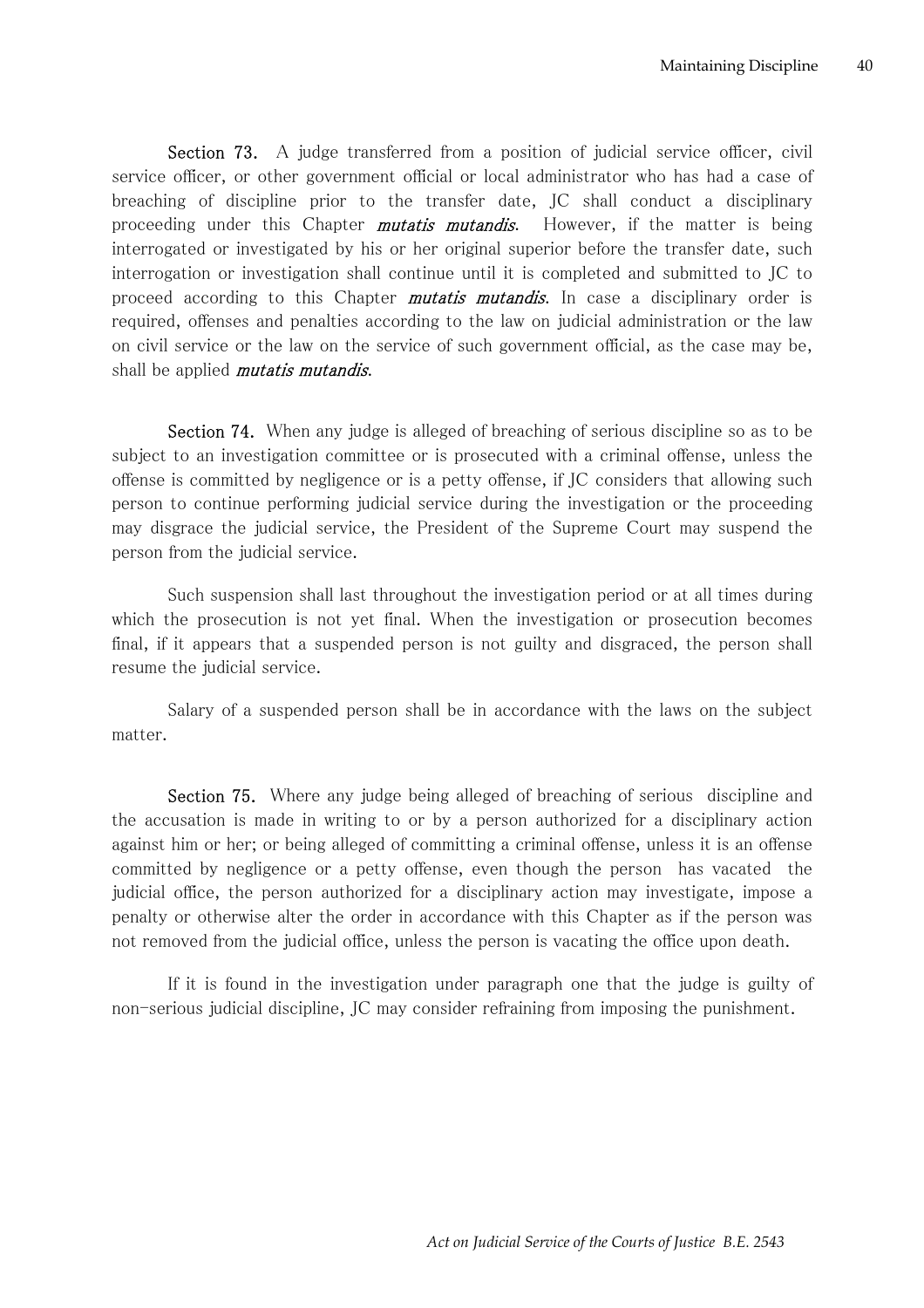### Part 3

#### Punishments

Section 76. There are five modes of disciplinary punishment:

- (1) expulsion;
- (2) dismissal;
- (3) discharge;
- (4) suspension from promotion or salary increase;
- (5) reprimand.

An order to punish a judge by expulsion, dismissal or discharge is allowed only when an investigation provided in Part 2 of this Chapter has been duly conducted.

Section 77. The President of the Supreme Court shall order an expulsion when any judge breaches of serious discipline as follows:

(1) committing corruption of the judicial service;

(2) committing a criminal offense and being subject to a final judgment of imprisonment unless it is an offense committed by negligence, or a petty offense;

(3) failing to comply with rules, regulations and customary practice of judicial service and ethics where such failure seriously damages the judicial service;

(4) being negligent in performing the judicial service and therefore seriously damaging the judicial service; or

(5) committing a serious misconduct.

Section 78. The President of the Supreme Court shall dismiss a judge from the judicial service only when he or she has breached of serious discipline but is not yet subject to being expelled; or if he or she is subject to being expelled but there is a reasonable cause to reduce the penalty; or if the person is ordered to be bankrupt according to the law on bankruptcy.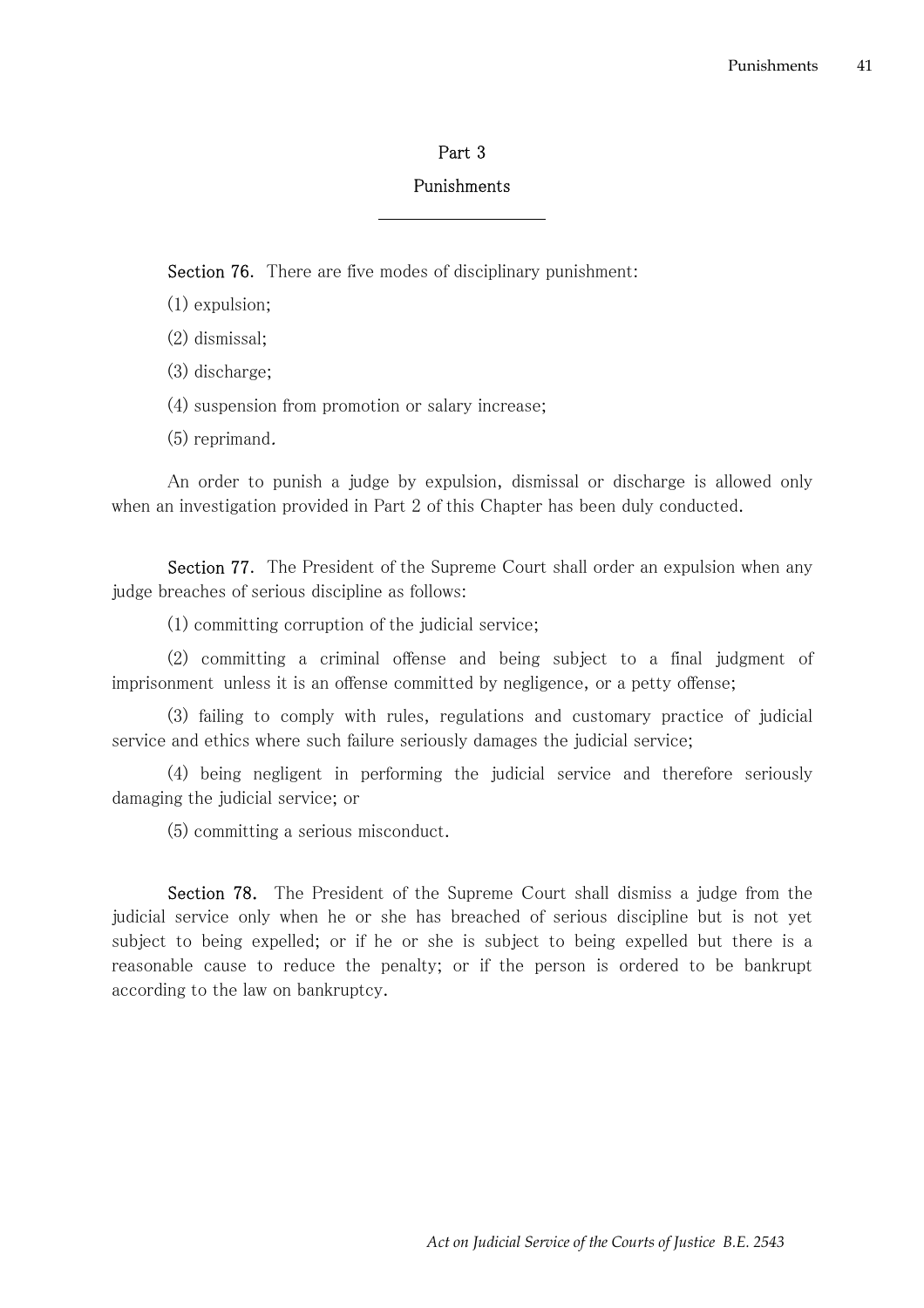Section 79. The President of the Supreme Court shall discharge a judge from the judicial service only when he or she has breached of serious discipline but is not yet subject to dismissal, or he or she is subject to a dismissal but there is a reasonable cause to reduce the penalty.

Any judge discharged according to this Section shall be entitled to a gratuity and pension as if he or she resigns from the judicial service.

Section 80. In case a judge breaches non-serious discipline which is not subject to be expelled, dismissed, or discharged the President of the Supreme Court may suspend his or her promotion or salary increase for no more than three years, or if there is a reasonable cause for leniency, he or she may order a reprimand only and require the person to give a covenant, provided, however that the Sub-Judicial Commission at each court level according to Section 47, paragraph two, shall review, as well as submit the opinion and have a prior approval for such punishment from JC.

Section 81. In a penalty order, it must state what wrong the offender has committed, on what offense and under what section.

Section 82. If it appears that the disciplinary order has been mistakenly made, the President of the Supreme Court shall be empowered to amend it in a favorable manner to the person who is subject to such penalty, provided that JC has given a prior approval for the amendment.

An amendment of order under paragraph one is permissible within two years from the date of the penalty ordered.

Section 83. The person who is subject to disciplinary punishment under this Chapter is entitled to request JC to review the disciplinary order, if there is a clear evidence later that the punished is not guilty by submitting a motion to the Sub-Judicial Commission at each court level according to Section 47, paragraph two, within two years from the date he or she acknowledges the order.

The Sub-Judicial Commission at each court level, shall consider a motion submitted under paragraph one within sixty days from the submission date. If it is considered that there is no reason for JC to review the punishment order, the action shall be terminated and the punished shall be notified to appeal to JC according to the criteria prescribed thereby. If it deems that the motion is reasonable to JC so as to consider and review the order, the file together with relevant opinions shall be submitted for the consideration of JC whose decision shall become final.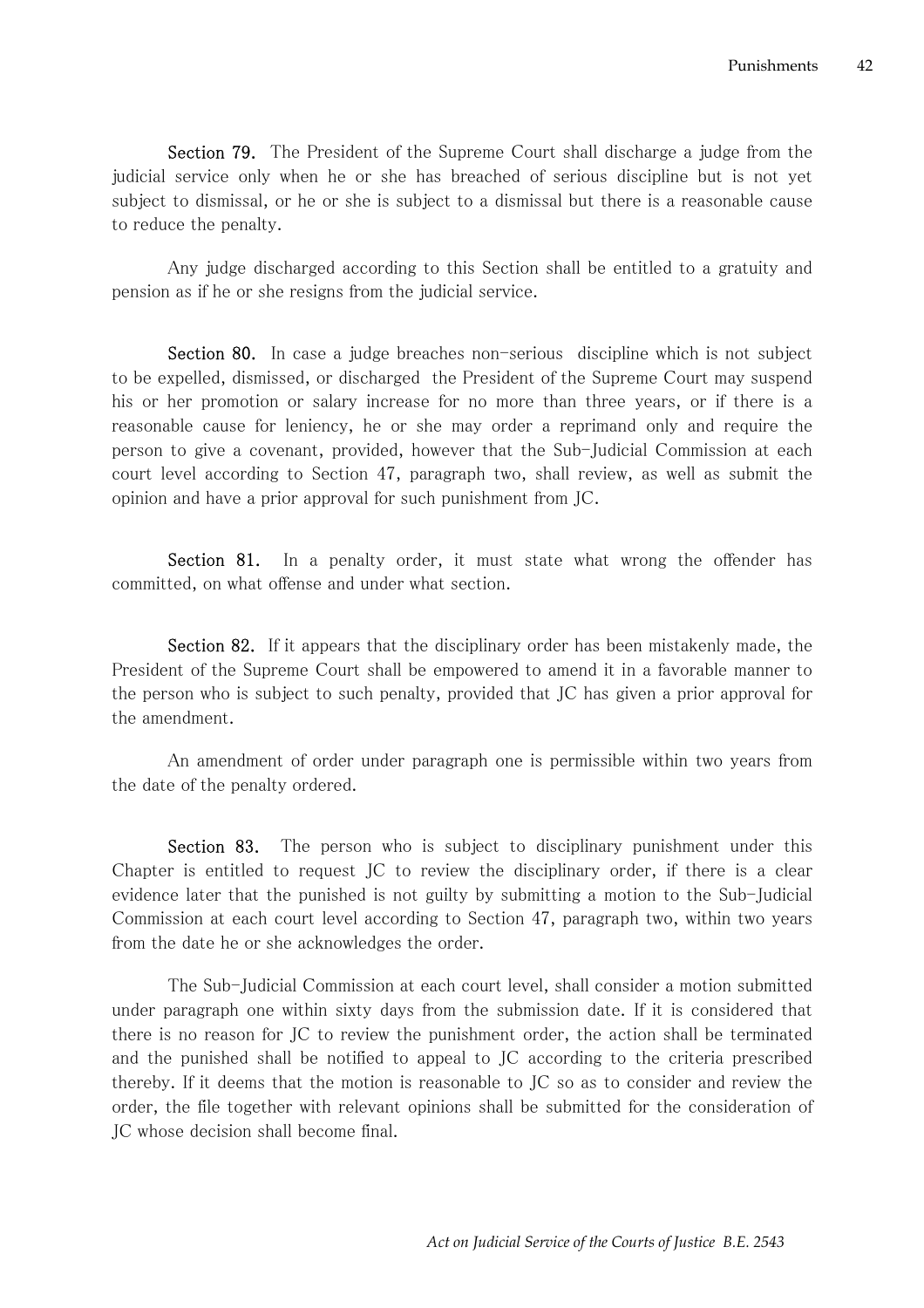If JC resolves to amend the original resolution and allows the punished to resume the judicial service in any judicial office, the Secretary to JC shall proceed in accordance with the resolution of JC.

Salary of the person resuming the judicial service shall be in accordance with the laws governing the subject matter. If there is not any such law, the person shall be presumed as being suspended from the judicial service.

## Part 4 Grievances

Section 84. If any judge is ordered to be discharged from the judicial service under Section 15, Section 16, Section 34 or Section 35, or suffers from other resolutions of JC, he or she is entitled to file a grievance.

The grievance under paragraph one shall be made to JC within two years from the date he or she is notified of order or acknowledges the resolution of JC. The decision of JC shall become final.

If JC has a resolution allowing the person filing grievance to resume the judicial service in any judicial office, or if the person filing grievance is appointed to any judicial office, the Secretary of JC shall proceed in accordance with the resolution of JC.

Salary of a person resuming the judicial service shall be in accordance with the laws governing the subject matter. If there is not any such law, the person shall be presumed as being suspended from the judicial service.

## Provisional Clauses

Section 85. All laws, regulations, rules, announcements, orders or resolutions of the Cabinet referring to the Chief Justice of the Court of Appeal, the chief justices of regional courts of appeal, the Deputy Chief Justice of the Court of Appeal, deputy chief justices of regional courts of appeal, judge and administrative officer shall mean to refer to the President of the Court of Appeal, president of regional courts of appeal, the Vice-President of the Court of Appeal, vice-presidents of regional courts of appeal, the judge and the judicial official hereunder, as the case may be.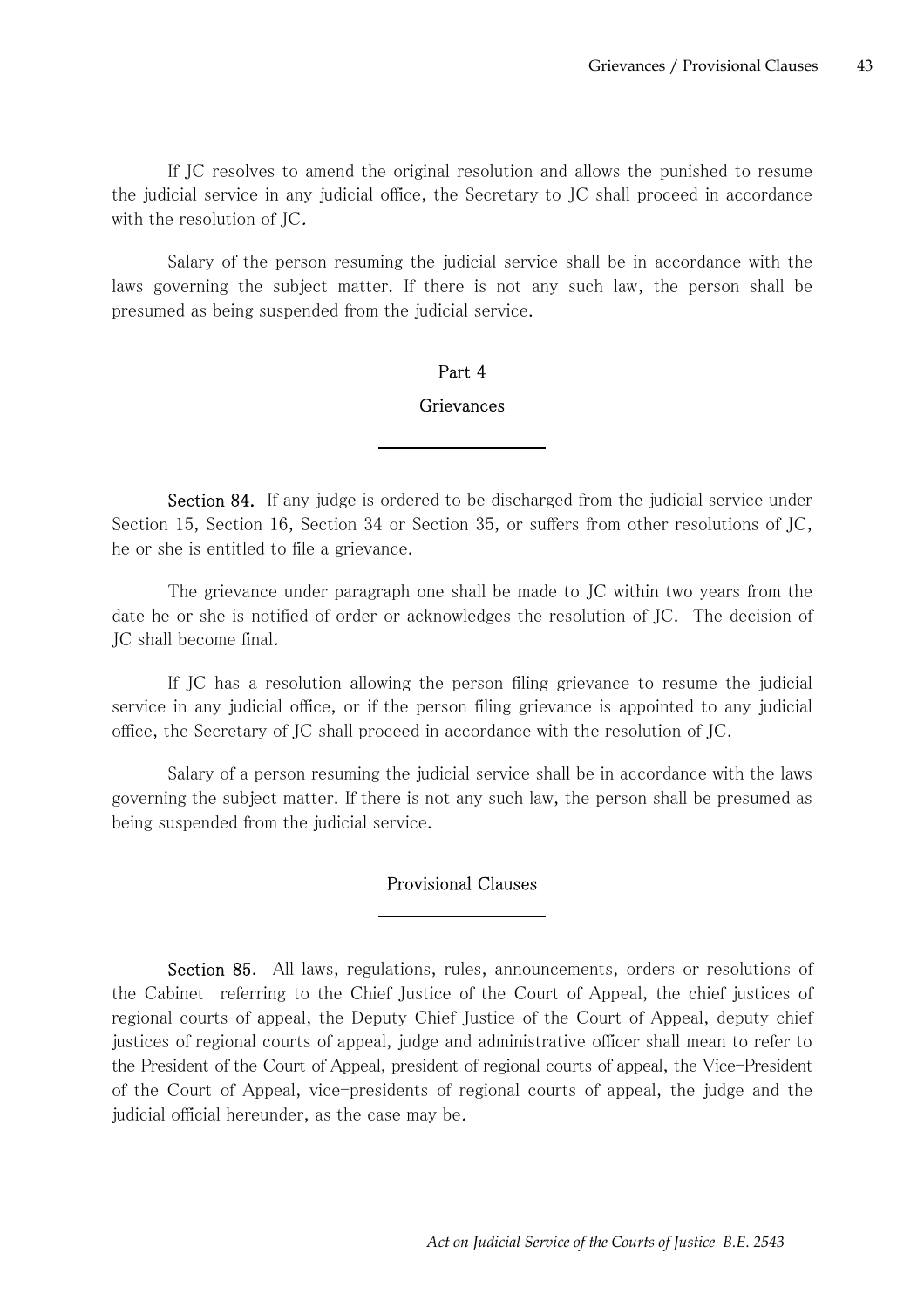Section 86. The Judicial Commission under the law on judicial service which performs duties on the date this Act comes into force shall continuously perform duties of the Judicial Commission according hereto until the qualified judicial commissioners hereunder are duly elected, which however shall not exceed sixty days from the date this Act comes into force.

In case a position of judicial commissioner under paragraph one becomes vacant and the remaining judicial commissioners are not enough to form a quorum, the remaining judicial commissioners shall continuously act only in matters considered necessary to avoid damage to the judicial service.

Section 87. The Secretary of JC shall complete an election of the qualified judicial commissioner according to Section 36 (2) and (3) within sixty days from the date this Act comes into force.

Section 88. Anyone being a judge according to the law on judicial service on the date this Act comes into force shall remain the judge hereunder.

The judge under paragraph one shall remain in office and perform his or her duty at the same court or department until otherwise appointed to the other office, with an exception of:

(1) the Chief Justice of the Court of Appeal, the chief justices of regional courts of appeal, the Deputy Chief Justice of the Court of Appeal and deputy chief justices of regional courts of appeal shall be the President of the Court of Appeal, president of regional courts of appeal, the Vice President of the Court of Appeal or vice–presidents of regional courts of appeal, as the case may be;

(2) Judge of the Provincial Courts and other offices called otherwise according to the Ministerial Regulations issued by virtue of the law on judicial service applicable on the date this Act comes into force, which is equivalent to a judge of the Provincial Court, shall be a judge of court of first instance.

Section 89. Initially, an adjustment of salary and professional allowance of the judge at any office and salary level in order to be entitled to the salary and professional allowance under the List of Salaries and Professional Allowance of the judge at a particular salary grade and level shall be carried out in accordance with what JC has prescribed. Once the salary and allowance level is adjusted, the judge shall receive salary and professional allowance according to the List of Salaries and Professional Allowance of the Judge attached hereto from the date this Act comes into force.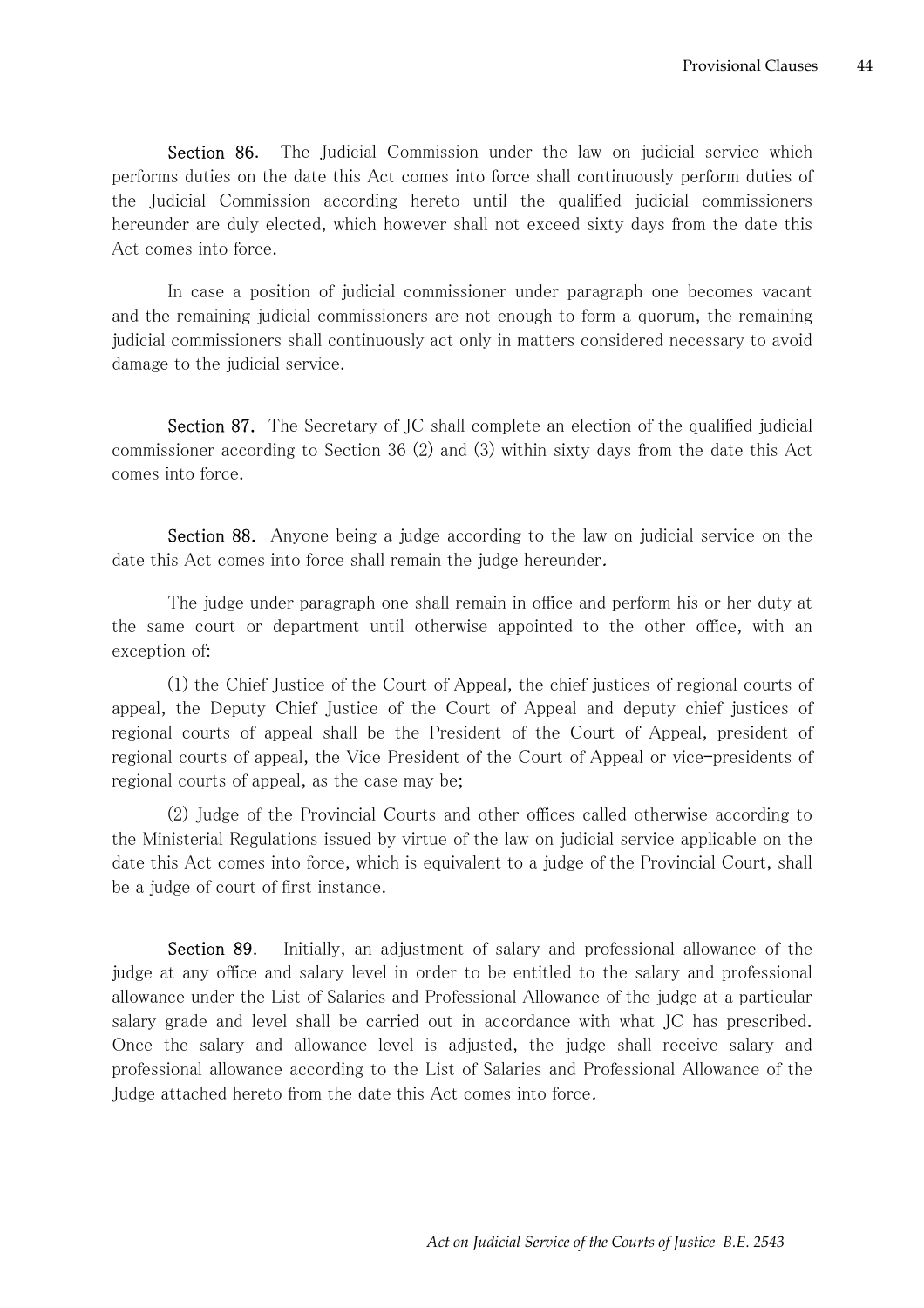Section 90. Any judge holding an office prior to the date this Act comes into force and receiving higher salary than he or she may receive under this Act shall continue receiving salary at the level he or she is receiving until getting promoted.

The provision in paragraph one shall also apply to the judge receiving higher professional allowance than what he or she is entitled to hereunder *mutatis mutandis*.

Section 91. The adjustment of salary and professional allowance for the judge who is a senior judge to the List as prescribed in the List of Salaries and Professional Allowance of the Judges attached hereto shall be as prescribed by JC. However, he or she shall not receive lower salary and professional allowance than what he or she receives at present. Once the adjustment is duly made, the senior judge shall receive salary and professional allowance according to the List of Salaries and Professional Allowance of the Judge attached hereto from the date this Act comes into force.

Section 92. If any judge who once held an office which, according to this Act, being offered higher salary than the one he or she gets from the office at the time this Act comes into force, wishes instead to return to his or her previously higher position, JC shall proceed to fulfill his or her will, unless it is necessary for the interest of the operation of judicial service. In such case, JC may ask the person to temporarily remain in the same office he or she is holding at the time this Act comes into force, but this shall not exceed two years from the date this Act comes into force. In such case, when considering a promotion, JC shall also take into consideration the seniority of such judge existing before this Act comes into force.

Section 93. Anyone who was once a judge or **Datoh Yutithum** according to the law on judicial service applicable before this Act comes into force shall be considered as once being the judge or **Datoh Yutithum** hereunder. The counting of service time spent in such office as the period holding the judicial status hereunder shall be as prescribed by JC.

Section 94. Anyone being *Datoh Yutithum* according to the law on judicial service on the date this Act comes into force will be considered being the **Datoh Yutithum** hereunder where he shall be entitled to salary and professional allowance according to the List of Salaries and the List of Professional Allowance of the **Datoh Yutithum** hereunder.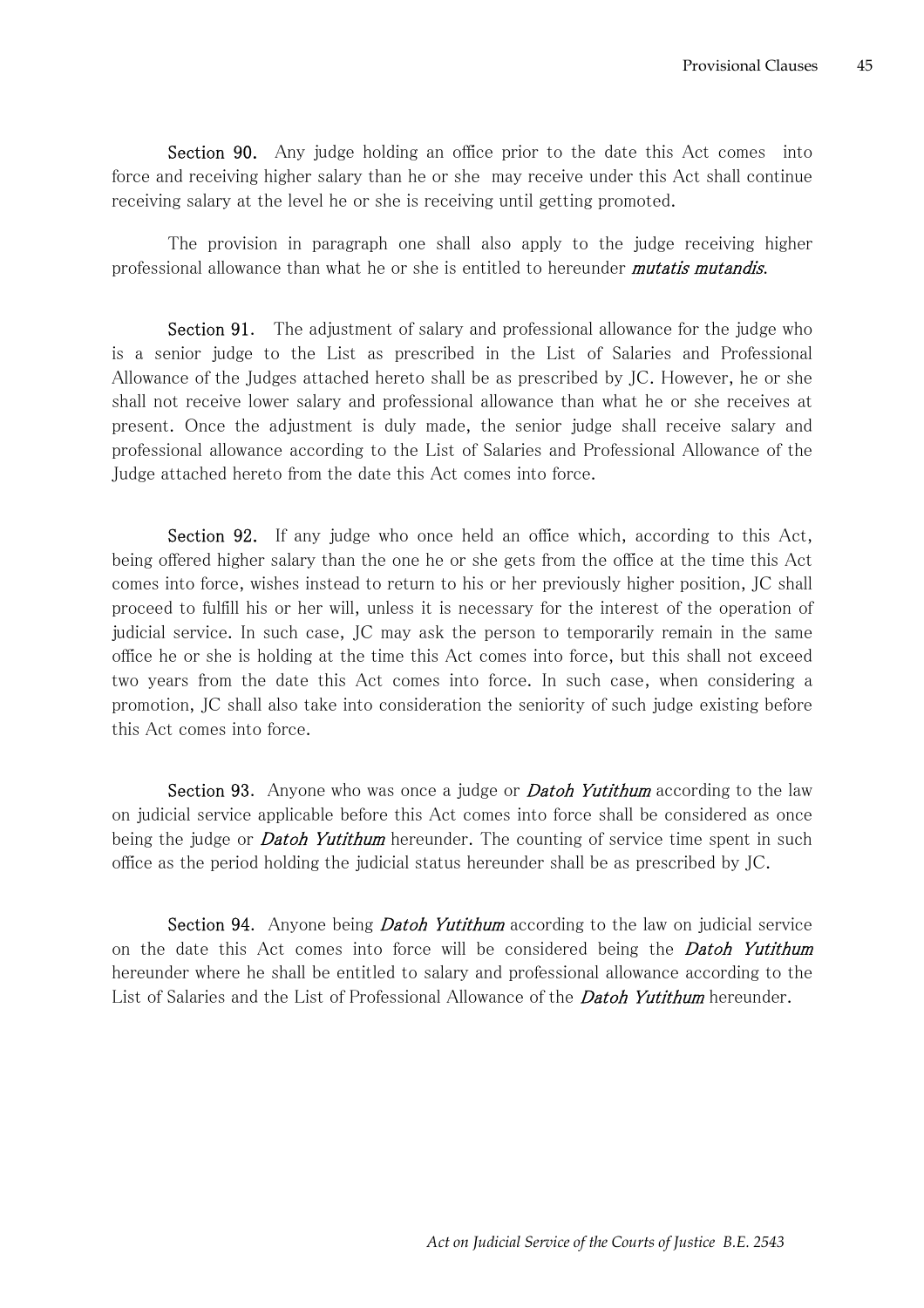An adjustment of the salary of the **Datoh Yutithum** under paragraph one to receive a salary under the List of Salary of the **Datoh Yutithum** attached hereto shall be as prescribed by JC. Once salary has been duly adjusted, the **Datoh Yutithum** shall receive a salary and professional allowance based on the List of Salaries and the List of Professional Allowance of the **Datoh Yutithum** attached hereto from the date this Act comes into force.

Section 95. Any administrative official transferred from a judge according to the law on judicial service applicable before this Act comes into force shall receive salary and professional allowance he or she was receiving in the previous position. Yet, his or her salary and professional allowance shall be adjusted to be compatible with the List of Salaries and Professional Allowance of the Judge according to the List attached hereto as prescribed by JC. This however shall not exceed one hundred and eighty days from the date this Act comes into force.

An administrative official under paragraph one who wishes to be transferred back as a judge hereunder shall notify the Secretary-General of the Office of the Judiciary in writing within sixty days from the date this Act comes into force. The Secretary-General of the Office of the Judiciary shall complete the transfer within one hundred and eighty days from the date this Act comes into force.

When the sixty day period from the date this Act comes into force lapses, the administrative official under paragraph one who does not wish to be transferred back as a judge hereunder shall receive salary and professional allowance of the Judicial Service Officer according to the law on judicial administration regulations where it will be adjusted to be compatible with the list of salaries of the Judicial Service Officer. If there is no such salary scale, it will be adjusted to remain compatible with the next higher salary level. Should the salary he or she receives has already been higher than the maximum salary at his or her position grade, then, his or her salary shall be adjusted to remain in line with the maximum salary of that grade.

Section 96. For any judge or *Datoh Yutithum* who is subject to disciplinary actions or possible discharged from the judicial service before this Act comes into force and his or her superior has carried out an investigation in accordance with the law applied at the time before this Act comes into force, it shall be considered that the investigation is valid. If the investigation is not yet completed, the investigation according to a particular law shall continue until completion. However, any consideration and action of punishment or discharge from the judicial service shall be carried out in accordance with this Act.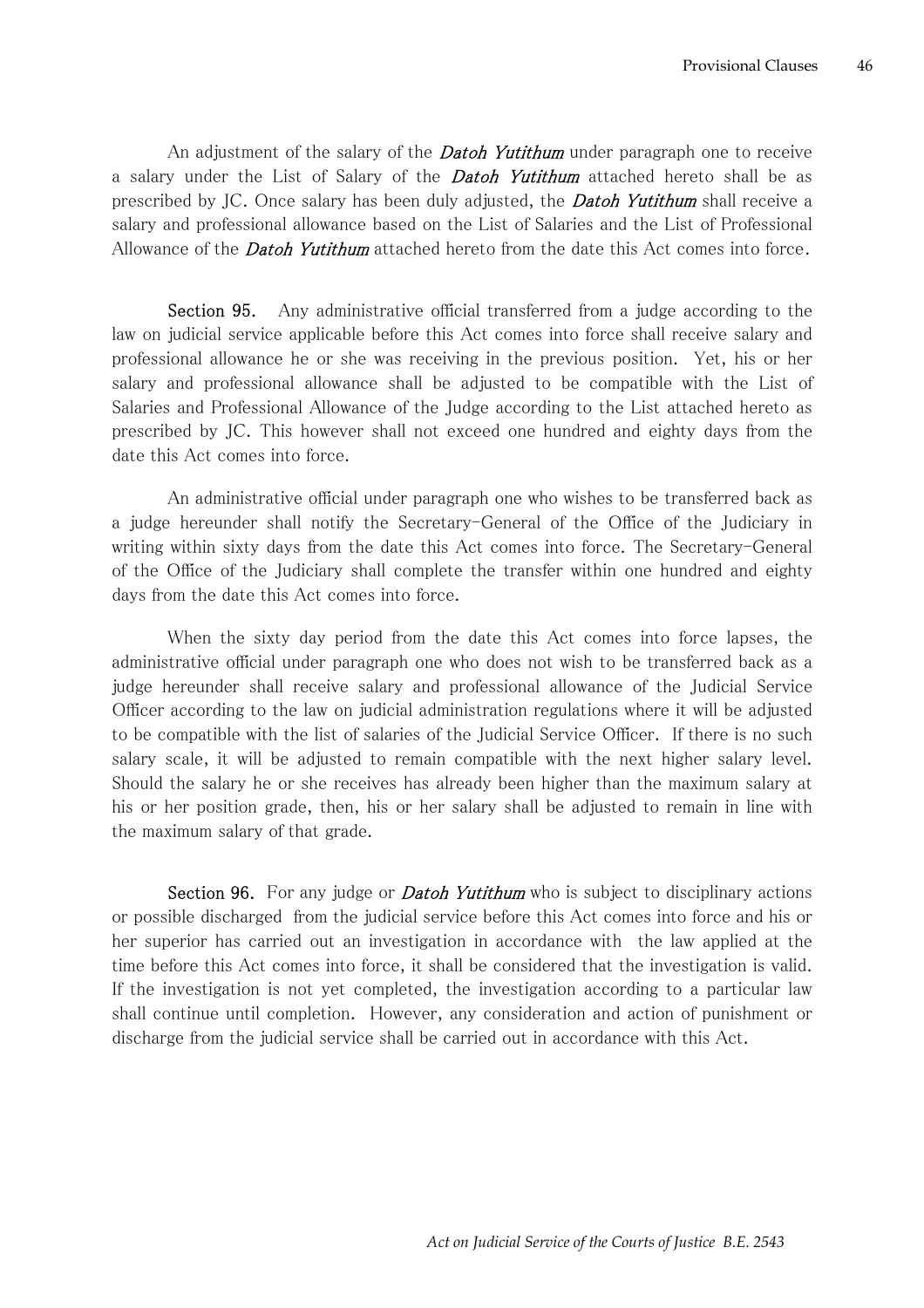Section 97. Any action, which could be undertaken according to the law on judicial service applicable prior to the date this Act comes into force and where there is no such provision being made hereunder, shall be undertaken according to what it is prescribed by JC. For such case, JC may resolve to undertake such action according to the law on judicial service applicable on the date this Act comes into force to the extent that it is not conflicting herewith.

Section 98. A judge, holding the office of judge-trainee status on the date this Act comes into force, and receiving a training from the Ministry of Justice and the Office of the Judiciary for a combined period of not less than one year, shall be appointed as a judge of court of first instance without being subject to Section 17, paragraph two.

**Section 98/1.**<sup>3</sup> Within a period the Act on Judicial Service (No. 2) B.E. 2546 comes into force, and if it is necessary for the judicial service, JC may have a resolution not to apply the period of holding the office of junior judge status according to Section 17, paragraph two to an appointment of judge of court of first instance. However, the judge of court of first instance must be nominated from the judge who has been a junior judge for not less than one year and has been passed the evaluation under the rules and procedures prescribed by JC.

Section 99. Applicants who have applied to sit in an examination or a knowledge test in order to be instated to a judge and be appointed as a judge-trainee before this Act comes in force shall be considered those having a qualification under the law on judicial service applicable on the date this Act comes into force. They shall have a right to sit in the examination or the knowledge test in order to be instated and appointed as a judgetrainee hereunder.

Applicants who pass the examination or the knowledge test under the laws on judicial service before this Act comes into force and the examination roster has not been terminated under Section 30, paragraph three, shall still be entitled to be instated as a judge and appointed as a judge-trainee unless the person is a political official, a member of Local Councils, local administrators, director of a political party, a political party member or if he or she holds other positions in a political party. This person shall be entitled to be instated as a judge and appointed as a judge-trainee only when he or she has quit the position.

<sup>&</sup>lt;sup>3</sup> Section 98/1 has been added by the Act on Judicial Service of the Courts of Justice (No. 2), B.E. 2546.